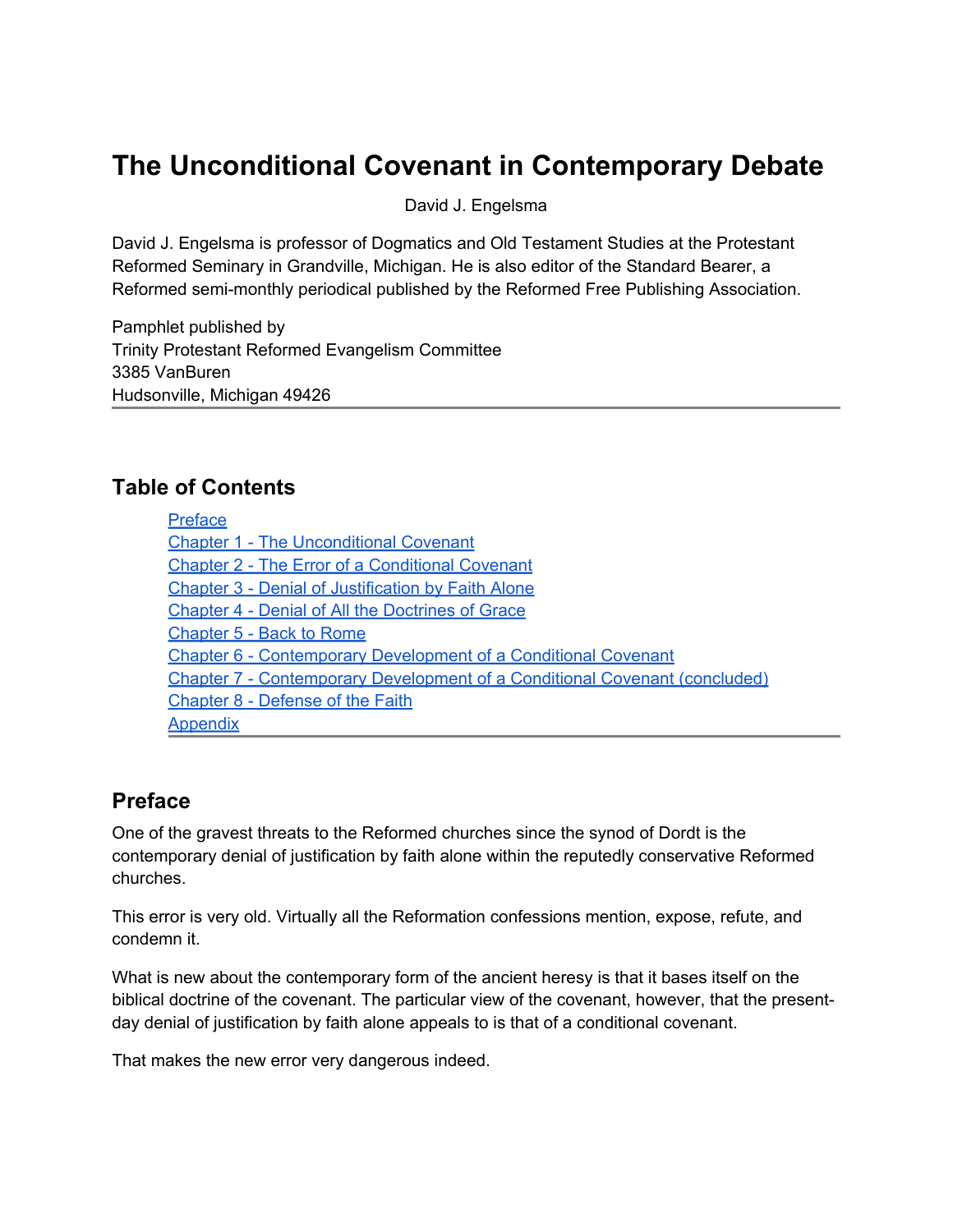All Reformed and Presbyterian churches recognize the importance, even centrality, of the covenant of grace in Scripture.

But many Reformed and Presbyterian churches embrace the doctrine of a conditional covenant. Because the doctrine of a conditional covenant does, in fact, imply a conditional salvation -- salvation dependent upon the sinner -- these churches are hard pressed to resist the contemporary error of justification by faith and works, if indeed resistance is even possible for them.

This booklet examines the contemporary heresy of justification by faith and works in light of its claim that it is grounded in the truth of the covenant. The booklet rejects the heresy, and calls all Reformed Christians to reject it, on the basis of the unconditional covenant of grace.

Originally, the content of this work was an address on the occasion of the commencement exercises of the Protestant Reformed Theological Seminary. The speech was then expanded and published as a series of editorials in the Standard Bearer.

At the request of the Evangelism Committee of the Trinity Protestant Reformed Church in Hudsonville, Michigan, I have revised and further expanded the series of articles for publication as a booklet.

The month in which the booklet is ready for publication is the anniversary of the sixteenth century Reformation of the church. In its own way, addressing a false teaching of the present day, the booklet defends in our day the same gospel of sovereign grace recovered in that day.

Prof. David J. Engelsma Protestant Reformed Theological Seminary October 2003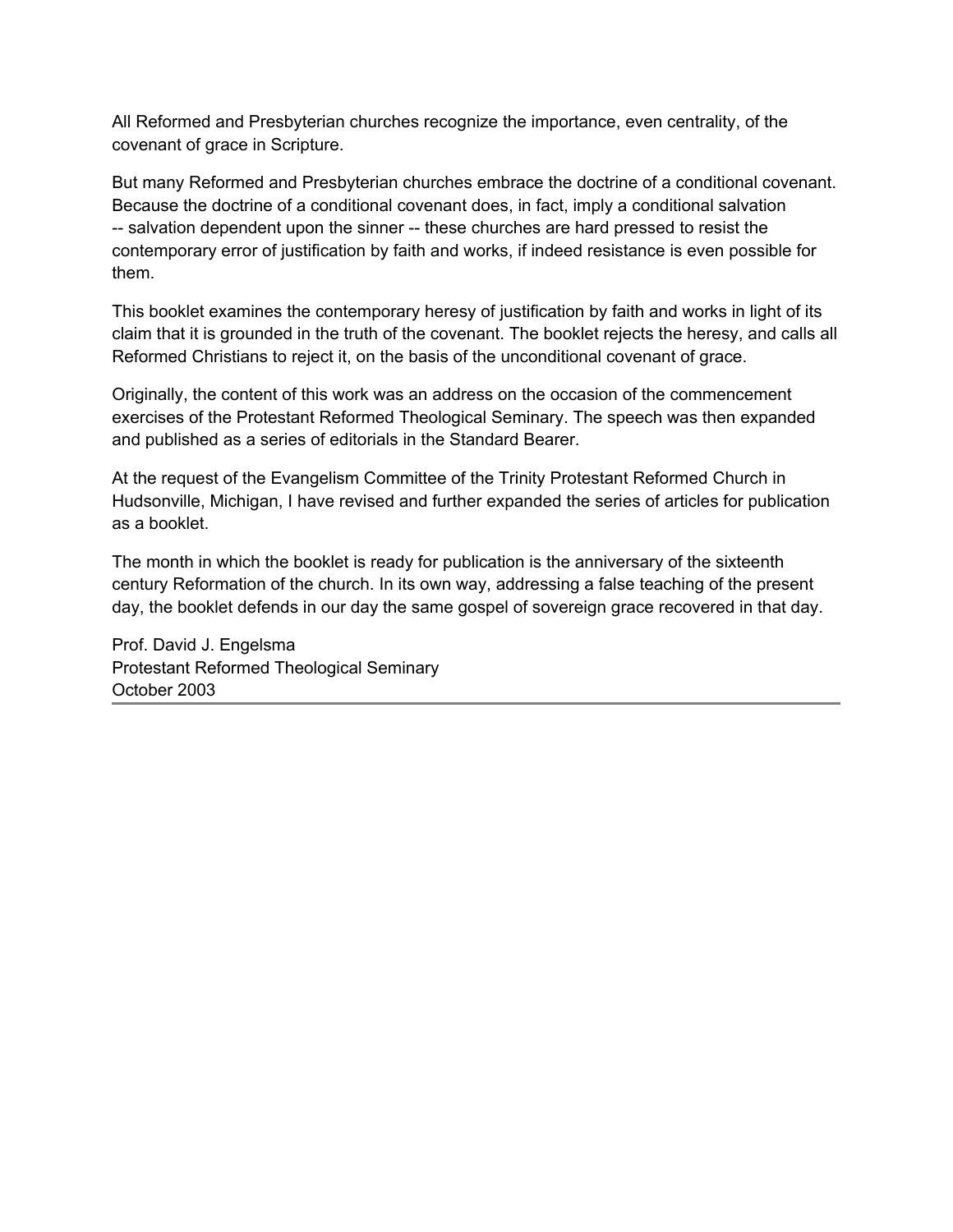# **Chapter 1 The Unconditional Covenant**

<span id="page-2-0"></span>For many years and from much of conservative Reformed Christianity, the Protestant Reformed Churches have heard that the issue whether God's covenant with the church is conditional or unconditional is of no fundamental importance. The issue is not fundamental for the truth of the covenant itself. It is not fundamental to the confessional Reformed faith. It is certainly not fundamental to the gospel of salvation by grace alone.

The Reformed and Presbyterian churches criticize the Protestant Reformed Churches for declaring the unconditionality of the covenant a confessional matter. The Protestant Reformed Churches did this in 1951 by adopting a document known as the "Declaration of Principles." For making this declaration, the Protestant Reformed Churches are charged with the fault of "extraconfessional binding."

There is something odd about the posture of the Reformed churches regarding the conditionality or unconditionality of the covenant. At the same time that many Reformed churches insist that the issue of the conditionality or unconditionality of the covenant is of no fundamental importance, they themselves put up the most vigorous defense of the doctrine of a conditional covenant. They accuse the doctrine of an unconditional covenant of grave weaknesses, bordering on heresy.

Nevertheless, the position of the Reformed churches has been that there is room for both views. Nothing serious is at stake in the difference.

At present, this position is used to put pressure on the Protestant Reformed Churches in ecumenical contacts. Among some of the reputedly more conservative Reformed and Presbyterian churches there is a strong urge to unite. The Protestant Reformed Churches come up for consideration. And when it becomes evident that the Protestant Reformed Churches are committed to the truth of the unconditional covenant of grace as a doctrine required by the creeds, the other churches lament that the Protestant Reformed Churches raise illegitimate obstacles to the unity of the church. The churches profess sadness, not because the doctrine of an unconditional covenant is wrong, but because the issue, unconditional or conditional, is not fundamental.

## **Alarming Development of Covenant Doctrine**

At the present time, there is a development of covenant doctrine that gives the lie to the notion that the issue of conditional or unconditional covenant is not fundamental. Reformed theologians are working out the implications of the doctrine of a conditional covenant. This development of the doctrine of a conditional covenant is widespread in conservative Reformed and Presbyterian churches.

Such is the development of the doctrine of a conditional covenant in our day that it overthrows the entire theological system of salvation by sovereign grace as confessed by the Reformed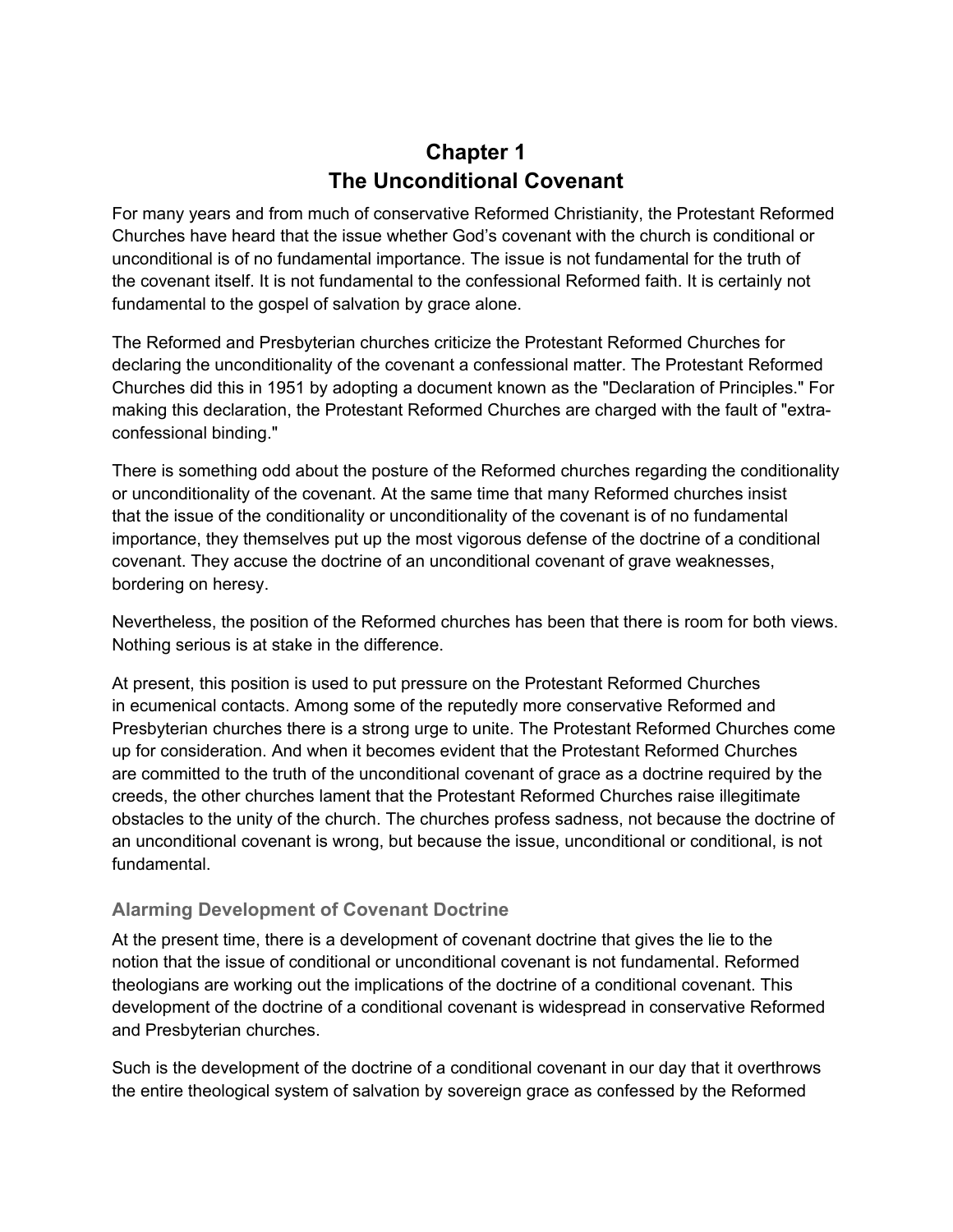faith in the Canons of Dordt and in the Westminster Standards. The doctrine of a conditional covenant is explained by its advocates as denying the heart of the gospel of grace, namely, justification by faith alone on the basis only of the life-long obedience and atoning death of Jesus Christ.

These are perilous times for Reformed saints.

These are demanding, but also exciting, times for those who love the Reformed faith. Today, the old Arminianism is developing into a denial that God knows beforehand what people will decide. God is not permitted to know beforehand what humans will decide because this foreknowledge would impinge on men's freedom. An ignorant God must react to human decisions as best He can, rolling with the punches and scrambling to salvage from human history what He can. God does not know the future, much less decide it. Men decide the future. This is the "openness of God" movement. The "openness of God" movement simply carries out to its logical conclusion the basic Arminian teaching, that God is dependent on the will of the sinner in the matter of salvation.

This development of the old Arminianism exposes Arminian theology for what it is: the proclamation of a god dependent on man, another god than the God of the Bible and of the Christian religion. In light of this development, the Protestant Reformed Churches and other true, Reformed churches must renew their resolve faithfully to proclaim the sovereign God of the Reformed faith. Our God knows the future because He ordained it. In the crucial matter of salvation, the wills of sinners are dependent upon the predestinating will of God.

The times are demanding particularly for the Protestant Reformed Churches also on account of the ongoing development of the doctrine of a conditional covenant. This development exposes the grievous error that is inherent in that covenant doctrine. The response of the Protestant Reformed Churches must be an even more zealous confession, defense, explanation, and development of the truth of the unconditional covenant of grace.

#### **Unconditionality**

The significant contemporary development of covenant doctrine to which I refer concerns the issue whether the covenant of God with His people in Jesus Christ is unconditional or conditional. The new teaching that troubles the Reformed churches, and threatens to carry them away, is the natural, indeed inevitable, development of the doctrine that the covenant is conditional. It is necessary, therefore, that we have the issue of the conditionality or unconditionality of the covenant clearly in mind. In considering the controversy, we must remember that the covenant of God with His people is central to the revelation of God in Scripture and to the redemption that is at the heart of biblical revelation. No one in the debate questions the importance of the covenant.

That the covenant is unconditional means that the establishing, maintaining, and perfecting of that blessed relationship of love and communion between God and a man do not depend on the sinful man; that the blessings which the covenant brings to the man do not depend upon him; and that the final, everlasting salvation enjoyed by one with whom God makes His covenant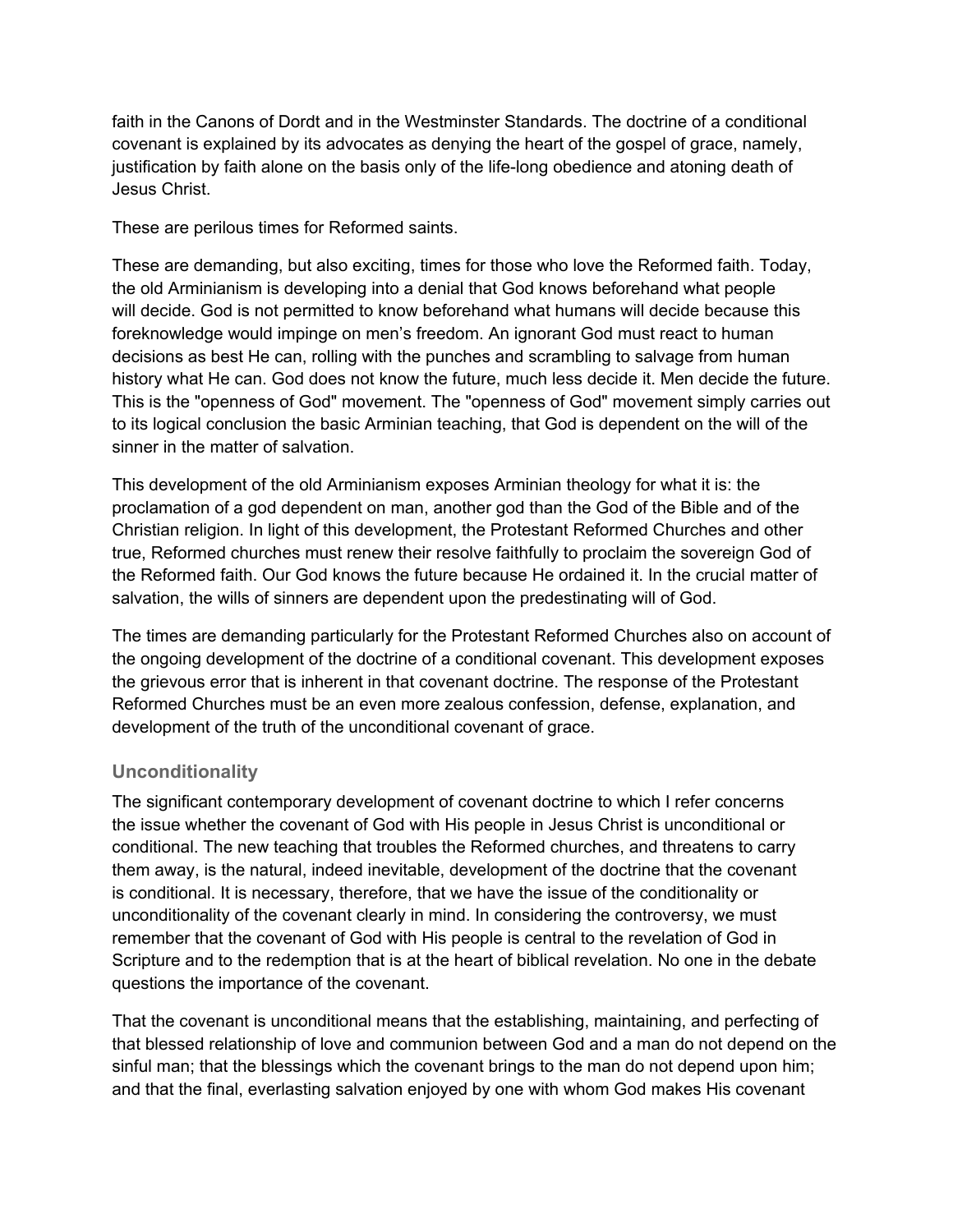does not depend upon that man.

There is no work of the sinner that is a condition he must fulfill in order to have the covenant, or to enjoy its blessings.

Unconditionality rules out merit, or earning. It also rules out all effort by the sinner, even though not meritorious, upon which the covenant and its blessings are supposed to depend, or which cooperates with God in establishing and maintaining the covenant and in bestowing the benefits of the covenant. Unconditionality certainly rules out merit. We do not earn, and thus deserve, the covenant. But unconditionality also rules out all works that distinguish one man from another, or that are the reason why the covenant is given to one and not to another, or that obtain the covenant, which God merely makes available to one. The reason why all such works are excluded, along with meritorious works, is that these works, as much as meritorious works, would make the sinner his own savior and rob God of the glory of salvation.

What difference is there between a rich man's paying someone a large sum of money for work he did and a rich man's giving someone money because that person somehow pleased and benefited the rich man? In both cases, the reason for the "gift" of money is in the one to whom the money is "given."

Similarly, what difference is there between God's making His covenant with me because I worked to earn it and God's making His covenant with me because there is something in me that appealed to Him, or because I did something that distinguished me from others?

Neither do we earn the covenant, nor do we get it, or its blessings, because of anything we are or do, even though what we are or do does not earn the covenant or the blessings of the covenant.

According to Hebrews 9:15ff., the making of the new covenant with us is like a man's willing his estate to someone as an inheritance: reception depends only on the testator, only on the covenant-making God. And the divine testator appoints the covenant, its blessings, and salvation to a person according to His own good pleasure, not because of anything in the one to whom the will is made out.

#### **Faith as a Gift**

The teaching that the covenant is unconditional does not overlook, or minimize, faith. The doctrine of the unconditional covenant recognizes full well that faith is necessary for the covenant and its enjoyment. But the doctrine of the unconditional covenant views faith as the means by which God establishes His covenant with the elect sinner and the means by which the elect sinner enjoys the covenant and its blessings, not as a condition. And the doctrine of the unconditional covenant confesses that faith is a gift of God to the sinner, like the covenant itself. By His death on the cross, Christ not only confirmed the new covenant with His elect people, but also purchased faith for them. His Holy Spirit then confers faith upon all the elect.

It was the will of God that Christ by the blood of the cross, whereby He confirmed the new covenant, should effectually redeem out of every people, tribe, nation, and language all those,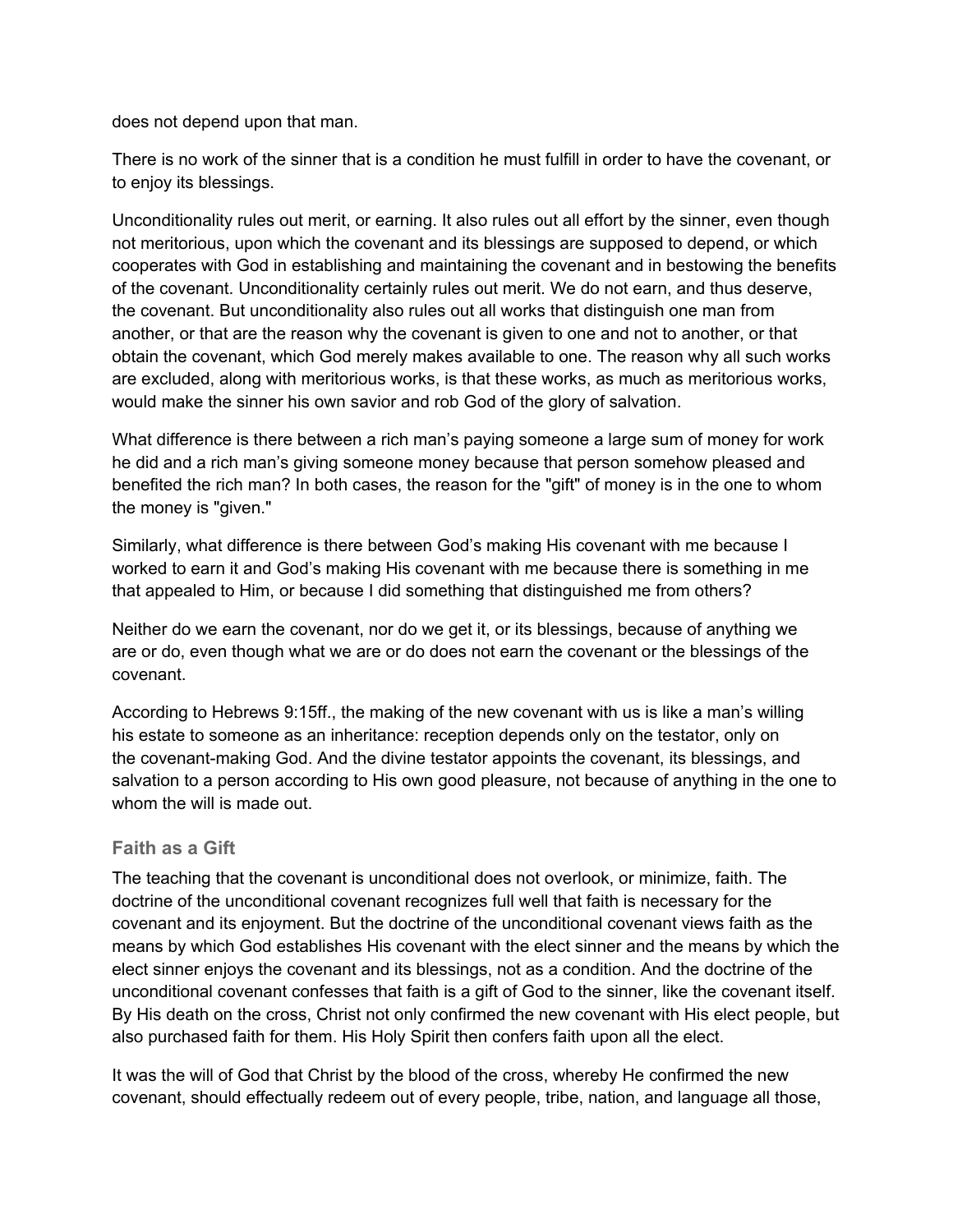and those only, who were from eternity chosen to salvation and given to Him by the Father; that He should confer upon them faith, which, together with all the other saving gifts of the Holy Spirit, He purchased for them by His death ... (Canons of Dordt, II/8; emphasis added).

### **Good Works as Fruits of the Covenant**

Likewise, the doctrine of the unconditional covenant teaches that good works are necessary in the covenant. But they are fruits of the covenant in the life of the friend and servant of God, not conditions unto the establishing or maintaining of the covenant. The power in the child of God to produce good works is not any natural goodness of his own, but the sanctifying Spirit of Jesus Christ. The motive of the child of God in performing good works is not to earn or to obtain a salvation that he does not have, nor to keep a salvation he might lose. But his motive is thankfulness to God for a salvation graciously given.

Therefore we do good works, but not to merit by them (for what can we merit?), nay, we are beholden to God for the good works we do, and not He to us, since it is He that worketh in us both to will and to do of His good pleasure. Let us therefore attend to what is written: When ye shall have done all those things which are commanded you, say, we are unprofitable servants; we have done that which was our duty to do.... Moreover, though we do good works, we do not found our salvation upon them; for we do no work but what is polluted by our flesh, and also punishable.

Genuinely good works are not done "out of self-love or fear of damnation," but "out of love to God" (Belgic Confession, Art. 24, "Man's Sanctification and Good Works").

## **A Gracious Covenant**

"Unconditional" is negative. The positive truth about the covenant confessed by means of the word "unconditional" is that the covenant is gracious. An unconditional covenant is a gracious covenant. This is how the Reformed confessions describe the covenant. The Canons of Dordt, II, Rejection of Errors/2 calls the covenant "the new covenant of grace." The Reformed form for the administration of the Lord's Supper speaks of our firmly believing that we "belong to this covenant of grace." The form continues: "Christ confirmed with His death and shedding of His blood the new and eternal testament, that covenant of grace and reconciliation."

The covenant is a covenant of grace, or a gracious covenant, inasmuch as God gives the blessings of the covenant to His covenant friends out of His own free favor, and only out of free favor. Also, God establishes and maintains the covenant with a man by His own saving power -- the Holy Spirit -- and only by His saving power. The covenant is not, and cannot be, a covenant of grace if, although it freely bestows the blessings of salvation, the establishment or maintenance of the covenant with a man is due to the man's own worthiness, or is partially the man's own accomplishment.

The doctrine of the unconditional, gracious covenant defends the biblical gospel of unconditional, gracious salvation, which salvation has its source in unconditional, gracious election. No one can deny, or does deny, that the covenant aims at the salvation--the spiritual, everlasting salvation -- of men and women and that its blessings are the forgiveness of sins,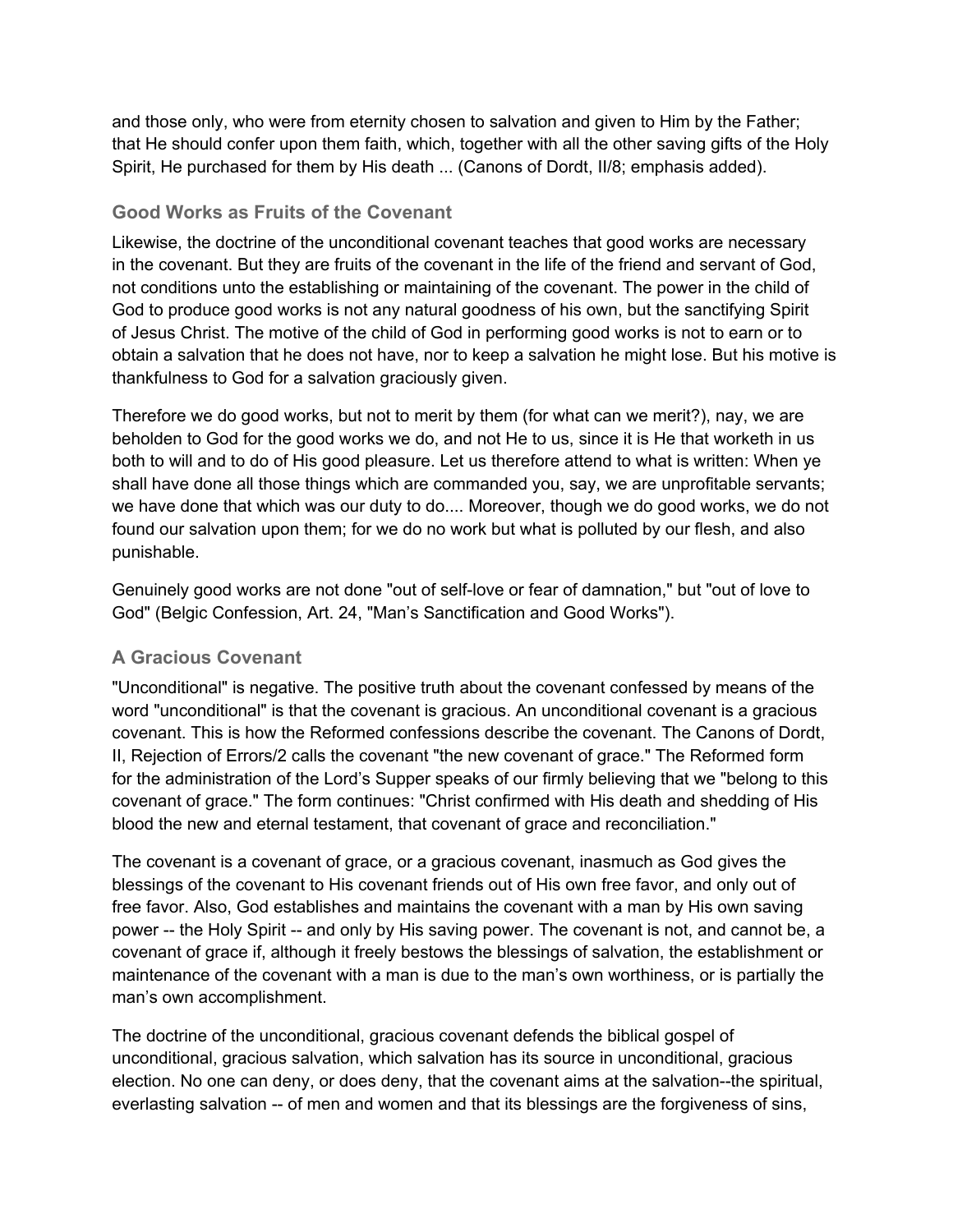<span id="page-6-0"></span>holiness, and eternal life. As salvation is gracious, so is the covenant gracious.

With specific reference to salvation, Ephesians 2:8, 9 teaches: "For by grace are ye saved through faith, and that not of yourselves: it is the gift of God. Not of works, lest any man should boast."

With specific reference to the promise of the covenant and, therefore, to the covenant itself, Romans 4:13-16 teaches that the promise is not through the law, that is, the works of men, but "of faith, that it might be by grace."

Opposed to this doctrine of the unconditional covenant is the teaching that the covenant of God is conditional. This teaching now prevails in Reformed churches. It is this teaching that Reformed theologians are currently developing so as to repudiate justification by faith alone and, thus, the gospel of grace.

# **Chapter 2 The Error of a Conditional Covenant**

One of the worst threats to the true church of Christ in the world since the time of the Reformation is the present development of covenant doctrine that denies justification by faith alone. Theologians are working out the implications of the doctrine of a conditional covenant. They are demonstrating that the doctrine of a conditional covenant implies conditional justification. The conditions are faith as a work of man and, therefore, also the good works that faith performs. Thus is destroyed the whole system of doctrine of salvation by the sovereign, particular grace of God, contained in the Reformed and Presbyterian confessions.

This development of covenant doctrine has advocates in many reputedly conservative Reformed and Presbyterian denominations in North America. These advocates are prominent men: ministers, ruling elders, and professors of theology. They are vocal. Unchecked by discipline, the movement is spreading.

Since the movement is the natural, necessary development of the doctrine of a conditional covenant, it is necessary that concerned Reformed Christians know something of the longstanding controversy in the Reformed churches between the doctrine of an unconditional covenant and the teaching of a conditional covenant. The previous chapter sketched the doctrine of the unconditional covenant.

#### **The Conditional Covenant**

Opposed to the teaching of the unconditional covenant is the doctrine of a conditional covenant. This is the doctrine that has come to prevail in most Reformed and Presbyterian churches today. Reformed churches and theologians promote this doctrine aggressively. The last few years have seen a veritable spate of books, articles, and conferences defending the conditional covenant.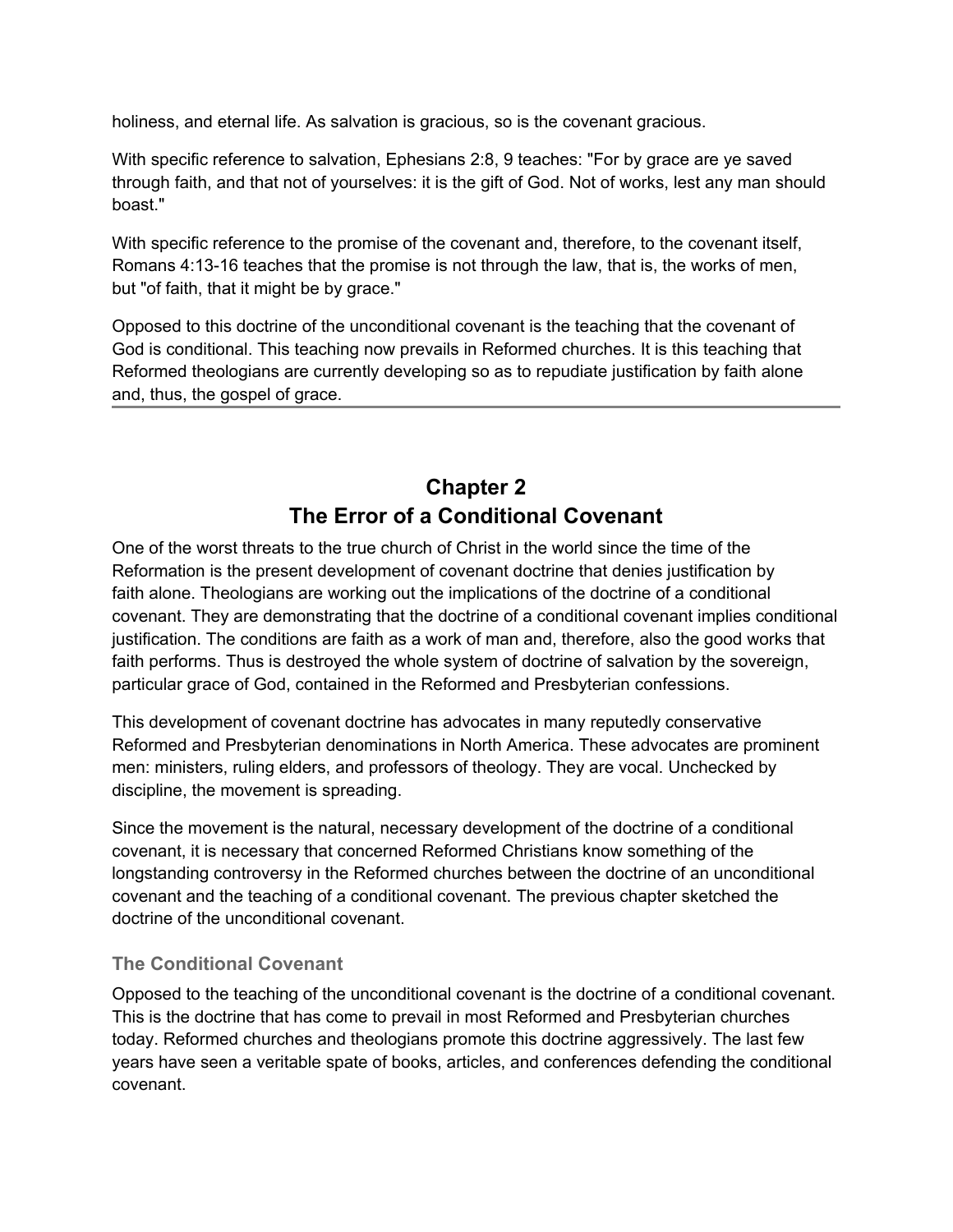That the covenant is conditional means that the effectual and lasting establishment of the covenant with a man, a man's enjoyment of the saving intention, power, and blessings of the covenant, and a man's finally receiving everlasting salvation in and by the covenant depend on something he himself must do. The covenant depends on a condition. Traditionally, those who have argued for this covenant doctrine have identified the condition as faith. The modern defenders of a conditional covenant agree, but add, as another condition, the good works that faith performs.

According to the conditional covenant, God on His part initially establishes His covenant with many more than only those who are finally saved. He establishes it by a gracious, but conditional, promise to all. Whether the covenant actually avails to the salvation of anyone, whether anyone receives the covenant's blessings, whether the covenant continues with anyone, whether the covenant has its intended end in the everlasting salvation of anyone depend squarely upon his fulfilling the conditions of believing the promise and performing the good works of faith.

The reference in Reformed circles is especially to baptized children. The teaching of a conditional covenant maintains that God makes His covenant with all the children of godly parents alike, graciously promising His covenant and its salvation to them all. But promise, covenant, and covenant salvation are conditional. The child must perform the works of believing and obeying. On this basis, the promise becomes effectual and the covenant is established in a saving way.

#### **The "Declaration of Principles"**

The Protestant Reformed Churches have formulated and adopted the doctrine that the covenant of God with His people in Jesus Christ is unconditional. In 1951, they adopted the doctrinal statement known as the "Declaration of Principles." Surprisingly, the "Declaration" does not contain the explicit statement that the covenant is unconditional, although this was the issue in drawing up the document and the intent and force of the content of the document. The "Declaration" declares the covenant to be unconditional by stating that the covenant promise is unconditionally for the elect children of believers only.

This article [Canons of Dordt, II/8] very clearly teaches: 1. That all the covenant blessings are for the elect alone. 2. That God's promise is unconditionally for them only: for God cannot promise what was not objectively merited by Christ. 3. That the promise of God bestows the objective right of salvation not upon all the children that are born under the historical dispensation of the covenant, that is, not upon all that are baptized, but only upon the spiritual seed.

The "Declaration of Principles" goes on to strike a fatal blow against the teaching that is fundamental to the doctrine of a conditional covenant, namely, the teaching that faith is a condition: "Faith is not a prerequisite or condition unto salvation but a gift of God, and a Godgiven instrument whereby we appropriate the salvation in Christ."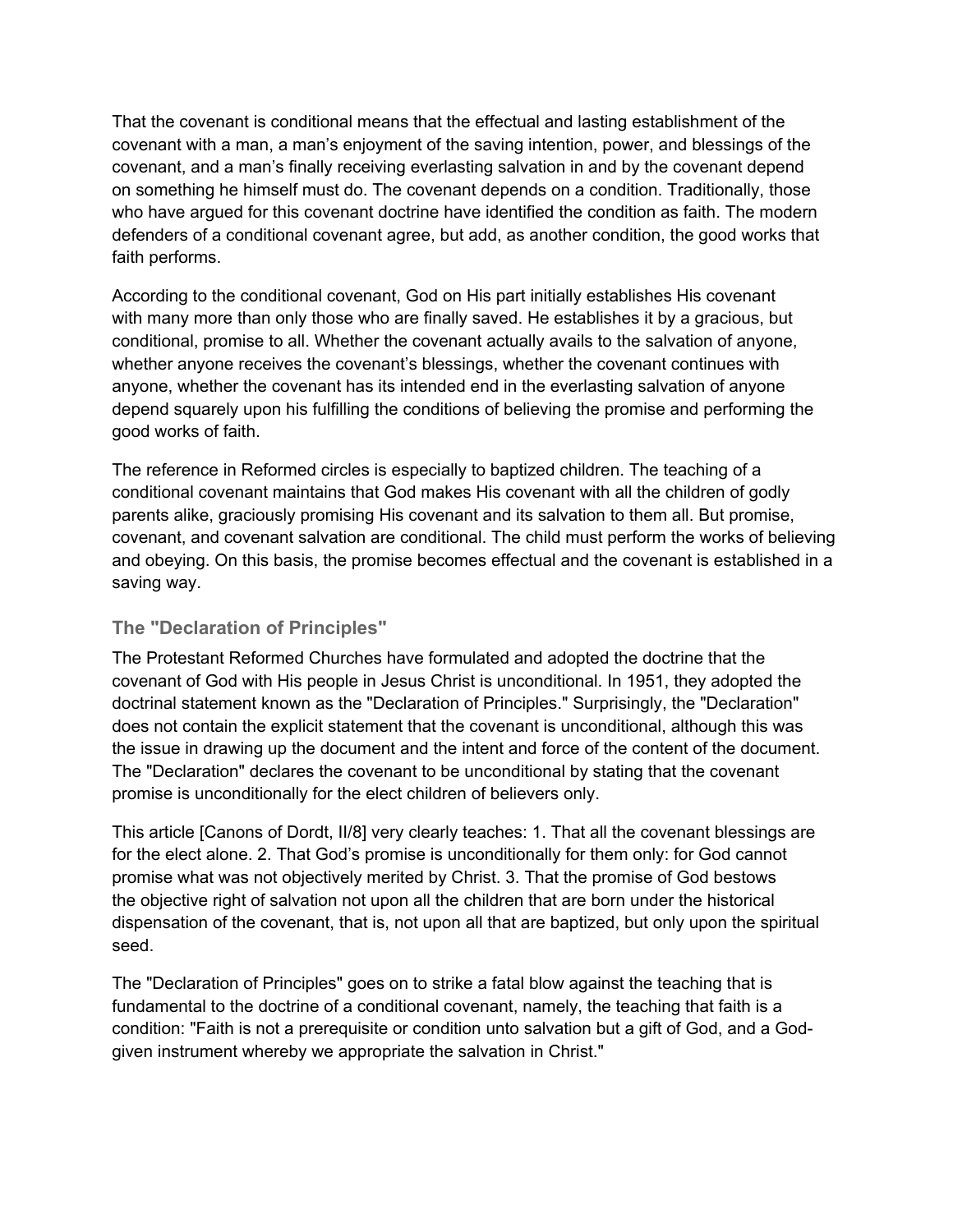That the covenant of grace is unconditional has been the stand of the Protestant Reformed Churches from the beginning of their history, although they did not make the doctrine official church dogma by synodical decision until 1951. Already in 1927, Herman Hoeksema wrote a series of articles in the Standard Bearer (later published as Believers and Their Seed, RFPA, repr. 1997) explaining and defending the doctrine of the unconditional covenant. The truth of the unconditional covenant, Hoeksema insisted, is fundamental to the gospel of grace. Adherence to and development of this doctrine are fundamental to the existence of the Protestant Reformed Churches. It was the teaching of a conditional covenant that lay behind the Christian Reformed Church's adoption of the doctrine of universal, saving, resistible grace in the preaching of the gospel--the "well-meant offer of the gospel"--in the first point of common grace of 1924.

Because the "Declaration of Principles" continues to draw sharp criticism from Reformed churches and theologians and because 2003 is the fiftieth anniversary of the schism in the Protestant Reformed Churches over the doctrine of the unconditional covenant, I want, in passing, to speak a deliberate word in defense of the "Declaration."

First, a denomination of churches has every right, indeed a solemn duty, to decide doctrinal controversy by binding synodical decision. The only stipulation is that the churches decide the controversy on the basis of the Reformed creeds. That the "Declaration" is synodical appeal to the confessions is plain on the very face of it. The document is hardly more than an exposition of the "Three Forms of Unity" and the Reformed form for baptism with regard to the conditionality or unconditionality of the covenant.

The refusal of Reformed and Presbyterian churches today to decide doctrinal controversy over creation, eschatology, marriage, and, of late, justification is not a virtue. This refusal does not preserve the truth of the Word of God in those churches, nor does it serve the unity of the churches.

Second, contrary to the repeated charge that the "Declaration of Principles" adds a new creedal document to the "Three Forms of Unity"--a fourth confession--the "Declaration" only derives the truth of the unconditional covenant from the Reformed confessions. The "Declaration of Principles" applies the theology of the Canons of Dordt to the doctrine of the covenant.

Third, insofar as the "Declaration" does make explicit what is implicit in the "Three Forms of Unity, does apply to the doctrine of the covenant truths that the "Three Forms of Unity" apply to the gospel of salvation, and does formulate and systematize concerning the covenant that which is scattered unsystematically throughout the "Three Forms of Unity," it develops the biblical and Reformed doctrine of the covenant.

There is legitimate place in the life of Reformed churches for the development of dogma. Development of dogma is healthy. The Protestant Reformed Churches do not hesitate to claim that the Spirit of truth has significantly developed the important doctrine of the covenant in the theological work of the Protestant Reformed Churches and in the life of the members of these churches.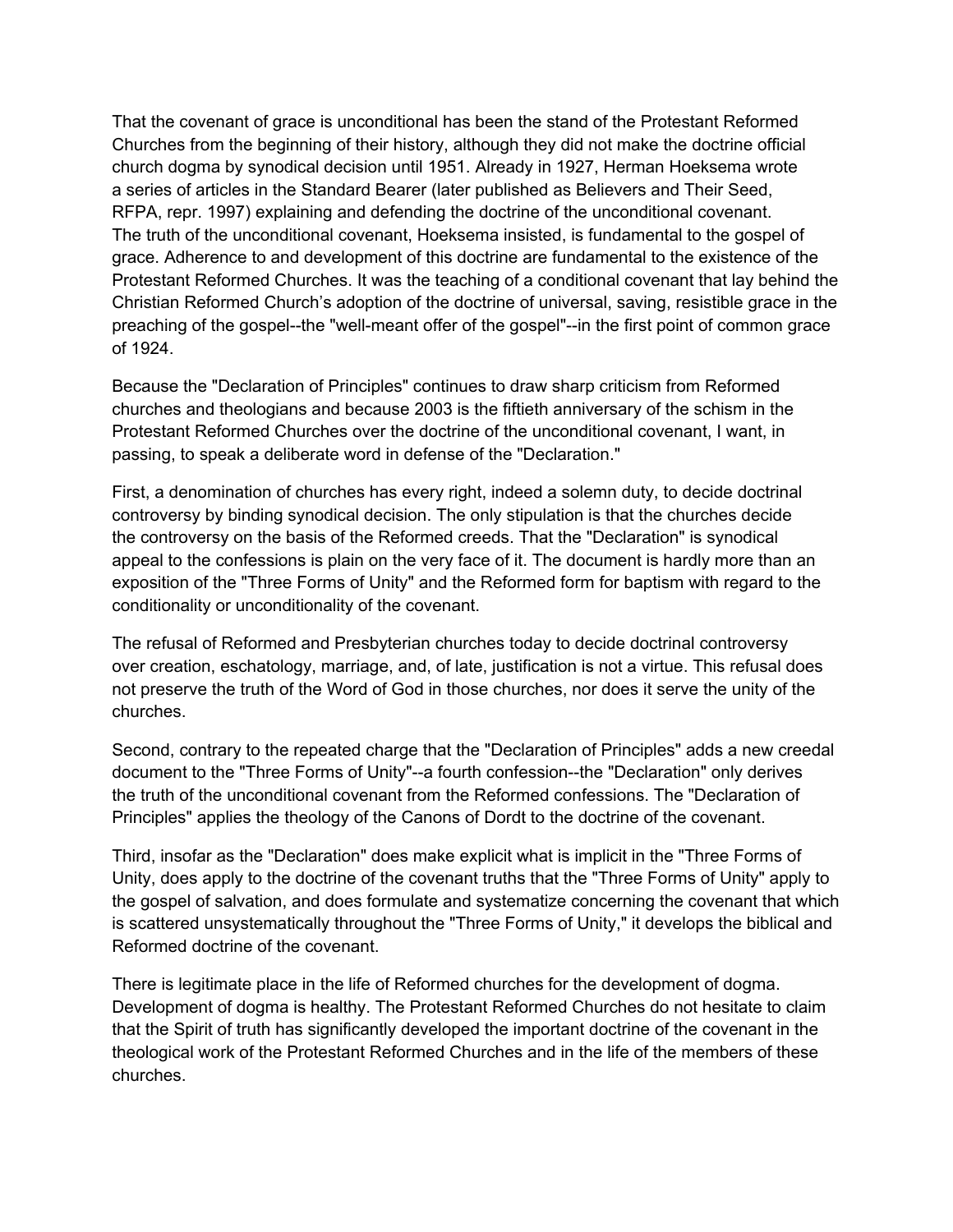Fourth, to the critics who always complain that the "Declaration" is "extra-confessional binding," I put the question: "What about the content of the Declaration"? Is the "Declaration" right in its argument, regardless whether it is "extra-confessional binding"? Is it right when it contends and claims to demonstrate that the Heidelberg Catechism, the Belgic Confession, the Canons of Dordt, and the Reformed baptism formula teach the unconditional covenant? If the "Declaration" is wrong about this, show the error. This should not be difficult. And then demonstrate that the creeds teach a conditional covenant (the "Declaration of Principles" is included in "The Church Order of the Protestant Reformed Churches").

#### **Denial of Grace**

By the adopted "Declaration," the Protestant Reformed Churches officially condemn the teaching of a conditional covenant. They condemn it as nothing less than the denial of the gospel of grace. The Protestant Reformed Churches charge that the doctrine of a conditional covenant is the introduction of the Arminian heresy into the theology of the covenant: conditional salvation; salvation dependent upon the sinner.

The Protestant Reformed Churches make this charge against the doctrine of a conditional covenant even though the proponents seek to escape the force of the charge by responding that God must enable the children and others to fulfill the conditions. Even though it is God who gives men the ability to fulfill the conditions, the fact remains that, according to the defenders of the conditional covenant, the covenant with its blessings and salvation depends upon an act of man. Granted that God gives the power to believe and to perform good works, the teaching is still that one gets or keeps the covenant, or renders it effectual, because he believes and because he performs good works. Man's faith and obedience are now the cause of the covenant, not the instrument and fruit.

What makes the charge of the Protestant Reformed Churches against the conditional covenant even more convincing is that the conditional covenant teaches that God gives the gracious promise of the covenant to all alike. The explanation why some enjoy the blessings of the covenant, and are saved, is not the promise, for the promise is given to all alike. The explanation is rather that some fulfill the conditions, without which the promise fails, whereas others do not fulfill the conditions. The explanation of the realization of the covenant with a man and of his enjoying the covenant unto life eternal is not the promising God, but the working man.

The doctrine of a conditional covenant is the teaching of universal, conditional, resistible, losable grace -- universal, conditional, resistible, losable, saving grace.

The charge of the Protestant Reformed Churches against the conditional covenant is that it is, in principle, the denial of all the doctrines of grace. It militates against the entire system of doctrine contained in the "Three Forms of Unity" and in the Westminster Standards.

And this is the doctrinal development that is taking place today. This is the "contemporary debate" regarding the issue whether the covenant is conditional or unconditional. Prominent theologians in many of the reputedly conservative Reformed and Presbyterian churches in North America are attacking the cardinal truths of salvation by grace alone -- all of them -- on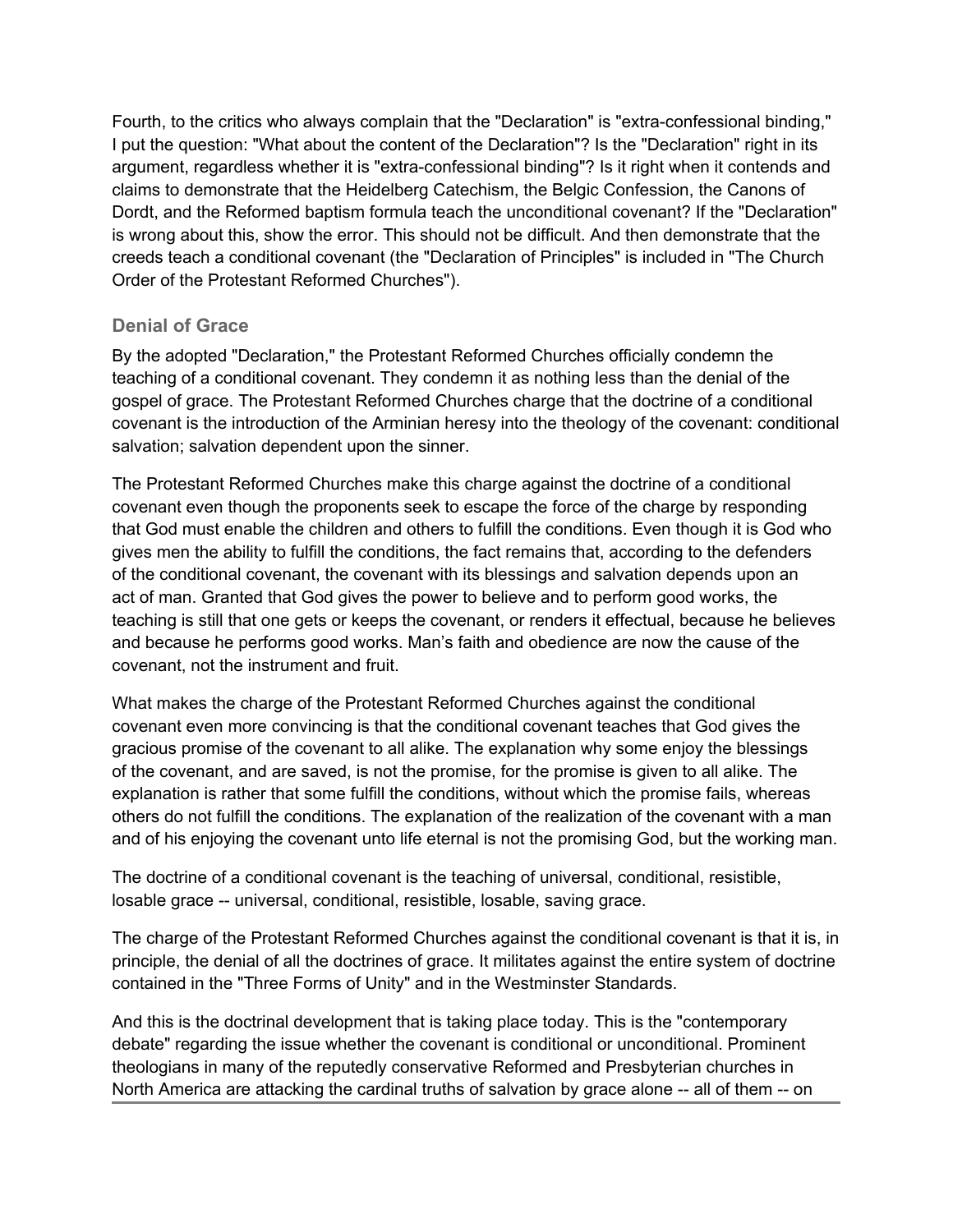# **Chapter 3 Denial of Justification by Faith Alone**

<span id="page-10-0"></span>Prominent, influential ministers, professors of theology, and ruling elders in reputedly conservative Reformed and Presbyterian churches in North America are openly attacking the cardinal truths of salvation by grace alone -- all of the cardinal truths of salvation by grace alone -- on the basis of the doctrine of a conditional covenant.

Central in the contemporary debate is biblical justification. This is as it should be. Justification, or the forgiveness of the guilty sinner, is the heart of the gospel of grace. It is to be expected that enemies of grace will assault the heart. The doctrine of justification by faith alone is, as Luther taught the churches of the Reformation, the article of a standing or falling church. It follows that the churches of the Reformation that now fall do so by denying the very article in which once in the mercy of Christ they stood.

### **Justification by the Works of Faith**

The distinct, powerful movement now deeply troubling the true churches of Christ and the saints of God in North America teaches that justification is by faith and by the good works faith performs. It appeals to James 2:21 and James 2:25, which teach that Abraham and Rahab were justified by works and not by faith only. The movement harmonizes these passages with Paul's denial in Romans 3 and 4 that we are justified by the deeds of the law by explaining that Paul and James have two different kinds of works in view. When Paul denies that we are righteous by good works, he refers exclusively to works done apart from faith and works intended to merit. James, on the other hand, affirming justification by good works, refers to the good works that flow from faith. The truth, therefore, according to this movement, is that we are in fact righteous before God partly on the basis of our own good works -- our good works that are the fruits of faith.

The righteousness of the guilty sinner, the righteousness of his justification, the righteousness of his standing before God in judgment, is, and must be, in part, his own good works!

Insofar as the movement still practices caution in its teaching of justification by faith and works (and it behooves a movement that intends to deny justification by faith alone in churches holding Lord's Days 23 and 24 of the Heidelberg Catechism and Articles 21-24 of the Belgic Confession to be as vague, ambiguous, and slippery, that is, deceptive, as possible, even in our doctrinally ignorant and apathetic time), the movement is exposed, unmistakably, by its harmonizing of Paul and James. The movement immediately raises suspicion by its quick and emphatic appeal to James in the matter of justification. Every teenage catechumen in a Reformed church that teaches its youth the essentials of Reformed doctrine knows that in the great controversy of the Reformation over justification Rome sat in James 2.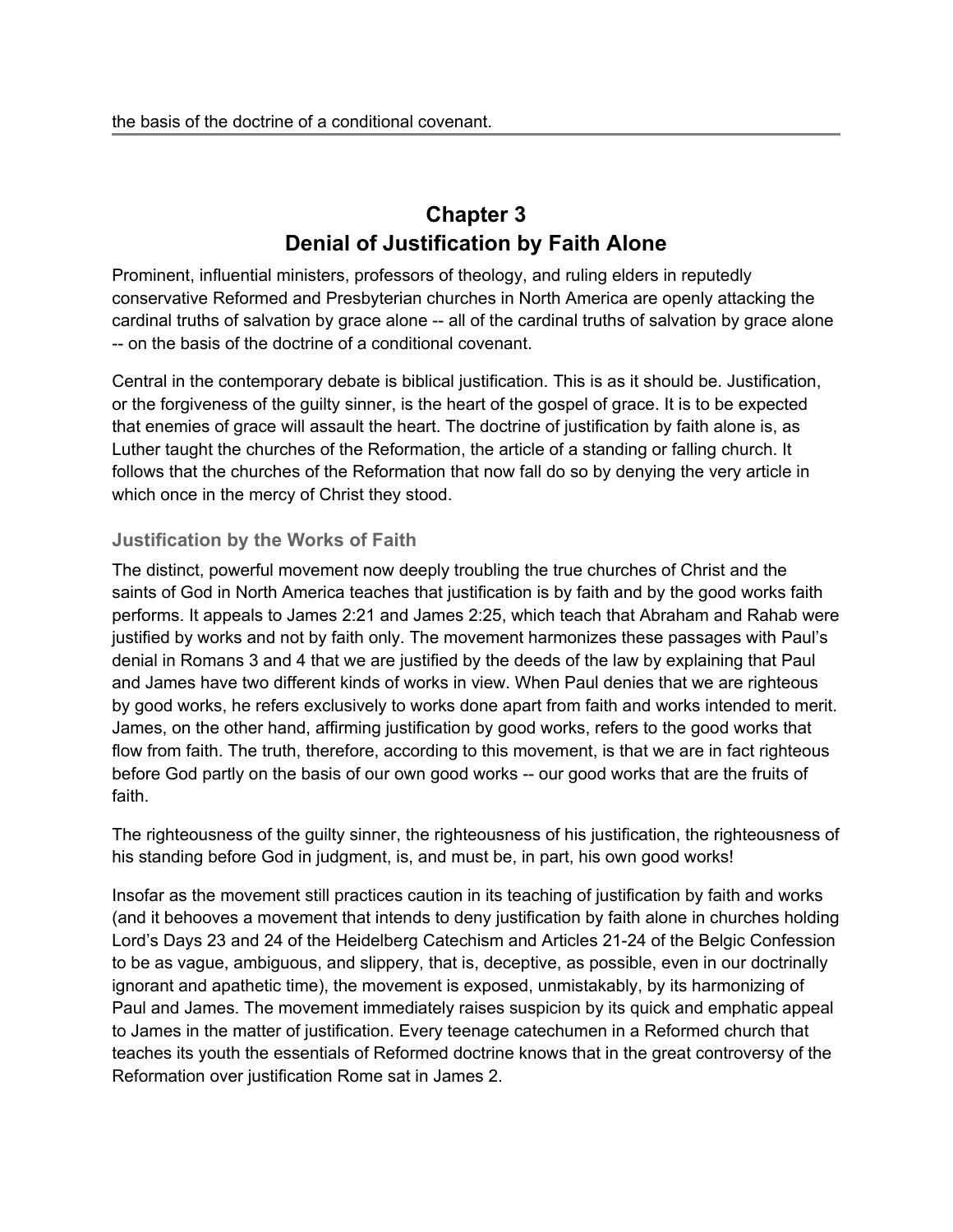Nevertheless, James 2 is inspired Scripture, not apocrypha, nor a "right strawy epistle." Appeal to James 2, therefore, does not in itself expose a teacher, or a movement, as heretical.

#### **Harmonizing Paul and James**

What exposes the movement under discussion as heretical in the article of justification is its harmonizing of James and Paul by affirming two kinds of works. The orthodox harmonizing of Romans 3:28 and James 2:20-26 affirms two kinds of justification. As is evident in the Romans passage itself, justification in Paul is God's (legal) reckoning of the obedience of Jesus Christ to the account of the guilty sinner, the man or woman who in this judgment appears only as one who is ungodly. Justification in Romans is the forgiveness of sins. This justification is by means of (not: because of, or on the basis of!) faith only. The sinner's own works, whether works before salvation or after salvation, whether works apart from faith or works produced by faith, whether works done to merit or works done out of thankfulness, have nothing whatever to do with his justification, except that all of them need to be forgiven.

Justification in James 2, by contrast, is the justified sinner's exhibition of the truth of his faith and of the reality of his justification by this true faith alone, both to himself and to others, by the good works that true faith always performs in obedience to the command of God. The James passage itself makes plain that it is speaking of justification in a different sense from that which justification has in Romans. The passage in James begins this way: "Yea, a man may say, Thou hast faith, and I have works: shew me thy faith without thy works, and I will shew thee my faith by my works" (v. 18).

By insisting that Romans and James both speak of justification in the same sense, but that they have different kinds of works in view, the advocates of the movement now disturbing the Reformed churches "let the cat out of the bag." For them, justification--justification in the sense of one's becoming righteous before God, justification in the sense of the forgiveness of sins- is partly by and because of the good works of the sinner himself. The sinner's righteousness with God is in part his own good works. The stipulation is that these good works be those that proceed from faith, not those done apart from faith and in order to merit.

Writing in the Spring 2002 issue of Reformation & Revival Journal, Norman Shepherd, a leading proponent of the movement in conservative Reformed and Presbyterian churches that overthrows the system of salvation by grace alone contained in the "Three Forms of Unity" and in the Westminster Standards, says this about justification in Romans and James:

As evangelicals we often try to dodge this attack [of Rome against the Reformation's confession of justification by faith alone] by saying that these verses [in James 2] are not talking about justification by faith in the forensic, soteric sense that Paul talks about it in Romans and Galatians. The Westminster Confession, however, does not use this dodge. Instead, the Confession acknowledges that James is talking about faith and justification in the same sense that Paul uses these terms when he denies that justification is by works (p. 80, emphasis added).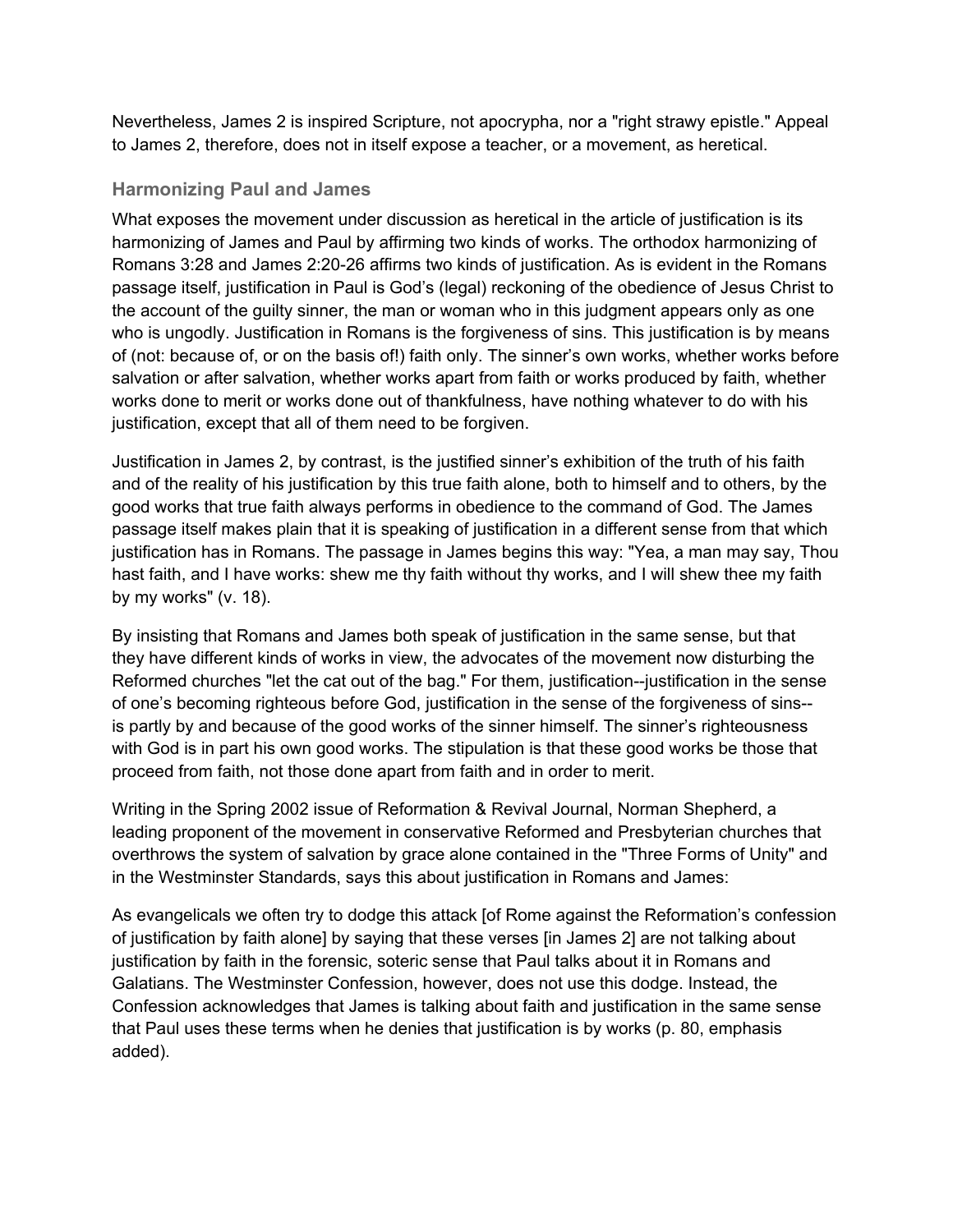This harmonizing of Romans and James commits Shepherd and his disciples to the doctrine of justification by faith and works. Shepherd expresses this doctrine as his own in his recent book, The Call of Grace: How the Covenant Illuminates Salvation and Evangelism (P&R, 2000). With reference to the obedience that God required of Israel in the Mosaic covenant, obedience consisting of doing God's commandments, obedience that Shepherd describes as Israel's "obligation," Shepherd writes: "Obedience is simply faithfulness to the Lord; it is the righteousness of faith (compare Rom. 9:32)" (p. 39, emphasis added). Later, Shepherd repeats this gross false doctrine: "The righteousness of faith is the obedience of faith (Rom. 1:5; 16:26), and is therefore simultaneously covenant privilege and responsibility" (p. 76).

## **The Obedience of Christ Alone**

The truth about the righteousness of faith is that it is the obedience of Jesus Christ in our stead and on our behalf, and the obedience of Jesus Christ alone. The truth about the righteousness of faith is that it is this obedience of Christ imputed to the account of the guilty sinner through faith alone. The truth about the righteousness of faith is that it does not consist of any work of the sinner himself, not his works apart from faith, not his works of faith, and not his faith itself as a work. The truth about the righteousness of faith is that as soon as one work of the sinner himself is added to it, be that work never so small and insignificant, even a weak sigh of sorrow over sin, the righteousness is no longer the righteousness of faith, but the sinner's own righteousness. And both it and he are damned.

### **"We Heartily Believe ... [the] Doctrine ... in the ... Catechism"**

There is no excuse for Shepherd. He is a Reformed minister, bound by Lord's Days 23 and 24 of the Heidelberg Catechism. By signing the "Formula of Subscription," he has vowed that he "heartily believe[s] and [is] persuaded that all the articles and points of doctrine contained in the ... Catechism of the Reformed Churches ... do fully agree with the Word of God." There is no excuse for Reformed people deceived by Shepherd and his allies. They know, or ought to know, Lord's Days 23 and 24 of the Heidelberg Catechism.

Q. 59. But what doth it profit thee now that thou believest all this?

A. That I am righteous in Christ, before God, and an heir of eternal life.

#### Q. 60. How art thou righteous before God?

A. Only by a true faith in Jesus Christ; so that, though my conscience accuse me that I have grossly transgressed all the commandments of God, and kept none of them, and am still inclined to all evil; notwithstanding, God, without any merit of mine, but only of mere grace, grants and imputes to me the perfect satisfaction, righteousness, and holiness of Christ; even so, as if I never had had nor committed any sin: yea, as if I had fully accomplished all that obedience which Christ has accomplished for me; inasmuch as I embrace such benefit with a believing heart.

Q. 61. Why sayest thou that thou art righteous by faith only?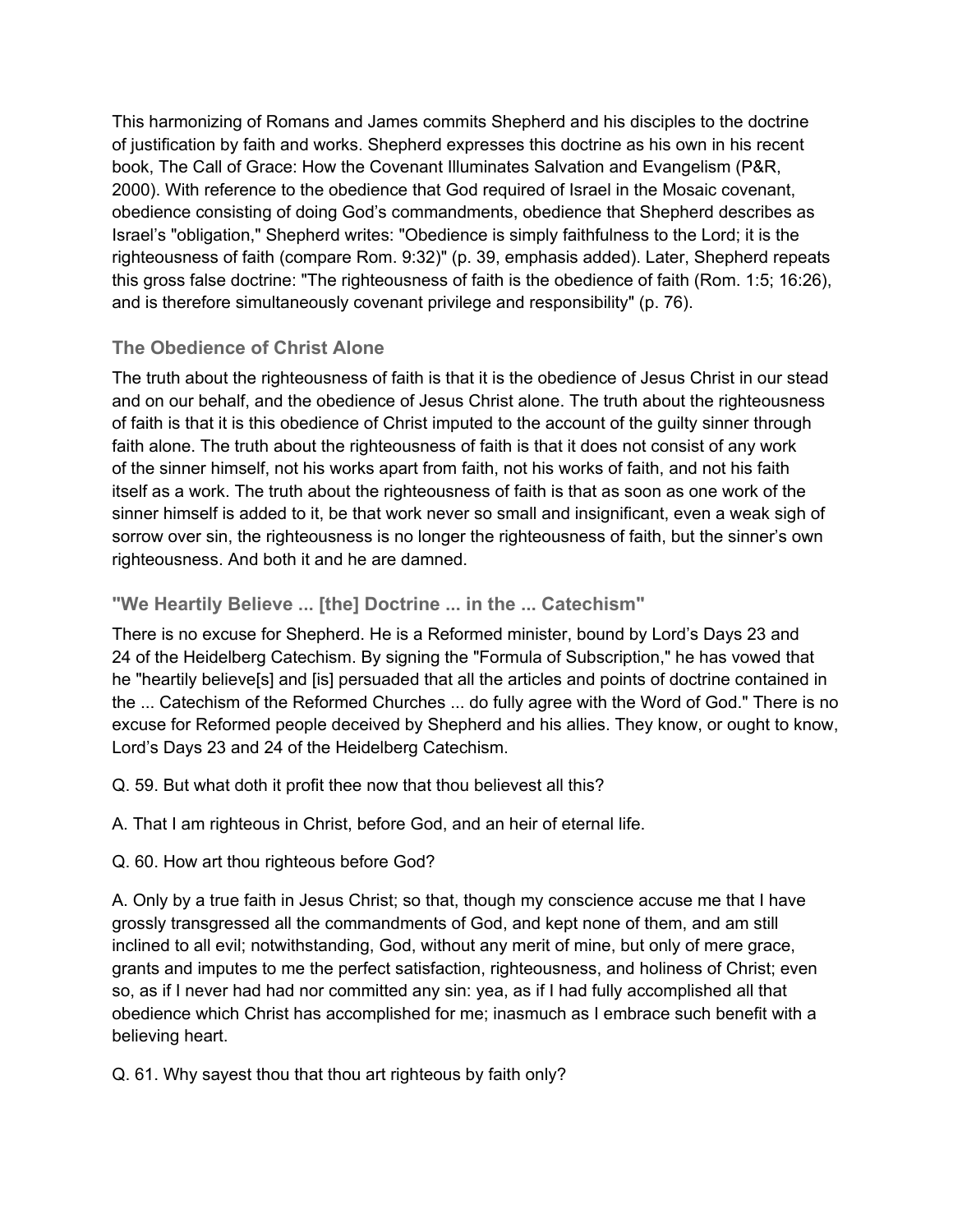<span id="page-13-0"></span>A. Not that I am acceptable to God on account of the worthiness of my faith, but because only the satisfaction, righteousness, and holiness of Christ, is my righteousness before God; and that I cannot receive and apply the same to myself any other way than by faith only.

Q. 62. But why cannot our good works be the whole or part of our righteousness before God?

A. Because that the righteousness which can be approved of before the tribunal of God must be absolutely perfect, and in all respects conformable to the divine law; and also, that our best works in this life are all imperfect and defiled with sin.

Justification by faith alone -- heart of the gospel, article of the standing or falling church, precious comfort of poor sinners in the daily judgment of this life and regarding the final judgment to come, grand testimony to the worth of the life and death of the Savior, doctrine that glorifies the triune God, who worked out His own righteousness in the obedience of Jesus Christ and who magnifies His marvelous mercy in imputing this righteousness to His own for Christ's sake!

Attacked and denied today in Reformed and Presbyterian churches!

#### On the basis of a conditional covenant!

# **Chapter 4 Denial of All the Doctrines of Grace**

Those developing the doctrine of a conditional covenant in reputedly conservative Reformed and Presbyterian churches today are not content to attack only the truth of justification. This would be impossible. Justification by faith alone is the heart of the gospel of salvation by the sovereign grace of God in Jesus Christ. Destruction of the heart is the death of the whole body of the truth. Justification by faith alone is the central element of the Reformed system of theology as expressed in the "Three Forms of Unity" and in the Westminster Standards. Denial of justification by faith alone is necessarily rejection of the entire system of salvation by grace. This becomes evident in the contemporary development of a conditional covenant that denies justification by faith alone. Young as the movement is, it already lays unholy hands on every one of the confessional doctrines of sovereign grace.

#### **Atonement**

The doctrine of the atonement of Christ is corrupted. This is necessarily the case. Such is the relation of justification and the cross that if justification is not God's saving act imputing to the believer the obedience of Christ, neither was the cross God's imputation to Christ of the disobedience of the elect. Those who are attacking the confessional teaching of justification by faith alone are also denying that the death of Christ was satisfaction by the substitute to the justice of God.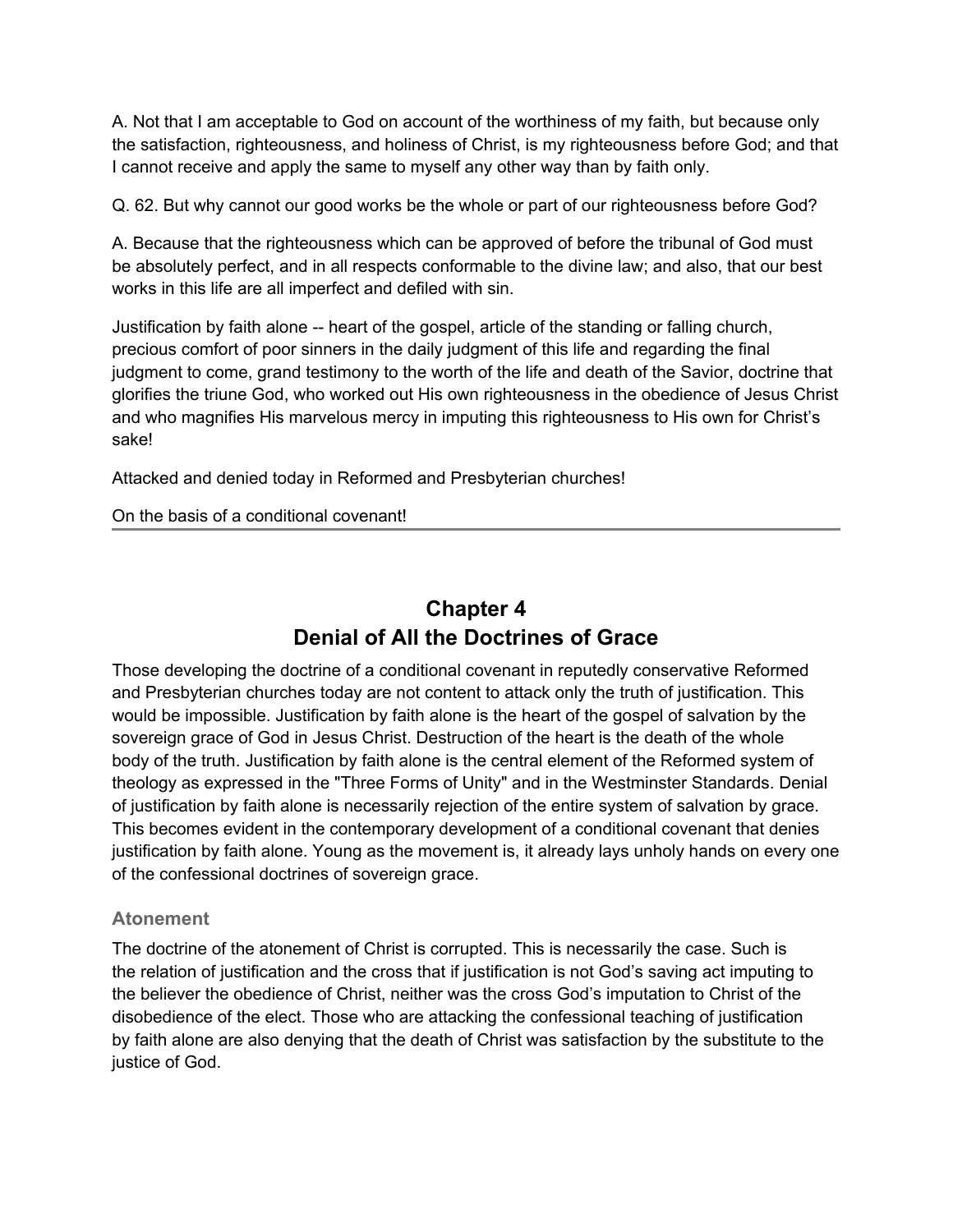N. T. Wright, who, although not himself Reformed, is extremely influential with those in the reputedly conservative Reformed churches attacking justification by faith alone, has stated his opposition to the creedal doctrine of the death of Christ as satisfaction. To teach that God punished Jesus Christ in the place of His guilty people is a "crude theory."

It is therefore true to Paul to speak of the punishment which all have deserved being enacted, instead, on the cross. But Paul has here nuanced this view in two ways which distance it from the cruder theories made familiar in some branches of theology. First, he is careful to say that on the cross God punished (not Jesus, but) "sin." ...Second, his argument functions within the whole matrix of thought according to which the death of Jesus can be interpreted in this way because he represents Israel and Israel represents humankind as a whole (N. T. Wright, The Climax of the Covenant: Christ and the Law in Pauline Theology, Fortress Press, 1991, p. 213).

There is a second way in which the movement within the Reformed churches attacking justification by faith alone corrupts the creedal doctrine of the atonement. The movement is teaching universal atonement. The reader will have noted in the citation from N. T. Wright that the Anglican theologian, in addition to rejecting the doctrine of satisfaction, teaches that Christ died for all "humankind." Earlier, Wright was even clearer in his advocacy of Christ's death for all without exception:

God has deliberately given the Torah [Law] to be the means of concentrating the sin of humankind in one place, namely, in his people, Israel--in order that it might then be concentrated yet further, drawn together on to Israel's representative, the Messiah--in order that it might there be dealt with once and for all.

This doctrine of the death of Christ somehow dealing with the sin of all men is, says Wright, "one of Paul's central themes" and "the most significant point to be made about Paul and the law in current debate" (The Climax of the Covenant, p. 196).

The Reformed theologians who are calling the doctrine of justification by faith alone into question likewise proclaim universal atonement. Having criticized the "Calvinist" interpretation of John 3:16 that insists the "saving love of God revealed in the atonement is only for the elect," Shepherd boldly declares, "The Reformed evangelist can and must preach to everyone on the basis of John 3:16, 'Christ died to save you'" (The Call of Grace, pp. 84, 85).

Presbyterian theologian John M. Frame confirms this analysis of Shepherd's teaching. In his recent book, The Doctrine of God, Frame criticizes "some Calvinists" who hesitate to say to all unbelievers "God loves you, for they think that God loves only the elect." (These Calvinists are so very few in number that I am surprised Frame takes up space in criticizing them. No doubt their error is grievous, a radical departure from the Reformed standards. Nevertheless, I notice Frame does not so much as refer to a single article in the creeds that these erring Calvinists violate. Surely the offense of this handful of Calvinists is not that they stray from the canons of Frame rather than from the Canons of Dordt?)

Frame announces that the reprobates "experience the love of God--real love." "On the basis of John 3:16 [and here we move in the sphere of the doctrine of the atonement of Christ: 'God so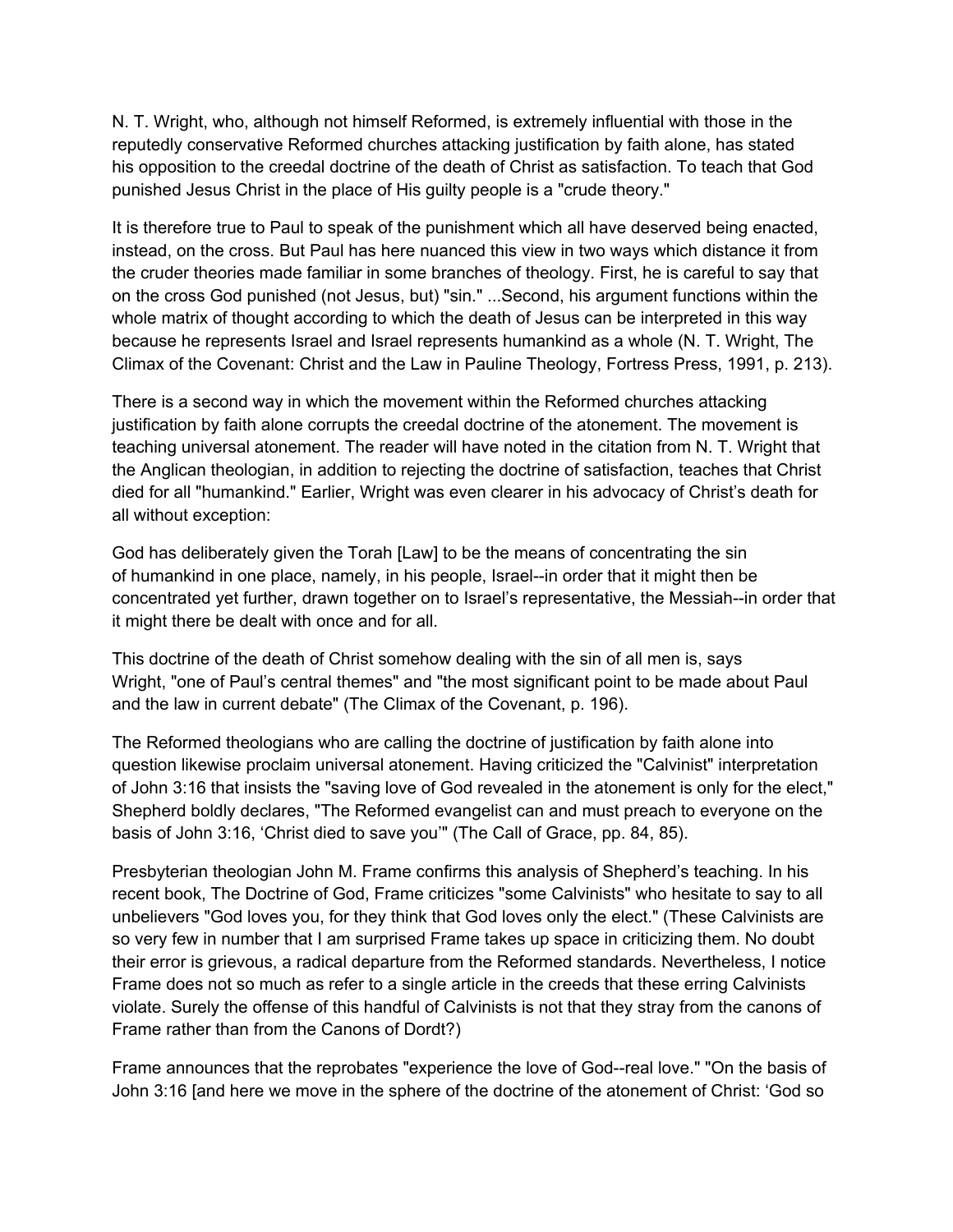loved the world, that he gave his only begotten Son'--DJE], we can also say, 'God loves you'" to unbelieving reprobates. Especially did God love all without distinction in Old Testament Israel. By implication, especially does God love all without distinction in the visible church of the New Testament.

In Deuteronomy 7, Moses tells the people of Israel that God "set his affection on" them (v. 7) and "loved" them (v. 8; cf. 4:37; 10:15; 23:5; 33:3; Ps. 44:3; Jer. 31:3; Hos. 11:1; Mal. 1:2), even though there have been, are, and will be unbelievers within Israel. His covenant with them is a "covenant of love" (v. 12). The prophets tell the people about God's love in order to motivate their faithfulness.

The force of Frame's doctrine of the covenant love of God for all without exception in Israel and in the visible church can be appreciated only by reading all of the texts he adduces and applying them to every single Israelite and to every single member of the visible church. God loved, elected, kept His covenant oath to, redeemed, blessed, saved, showed His favor to, drew to Himself in lovingkindness, and called out of Egypt all Israelites without exception. All of this rich, saving covenant love, God now lavishes on every member of the visible church without exception. But on Frame's own admission some perish, God's love and Christ's death notwithstanding.

We cannot refrain: What does this teaching do to the doctrines of grace? What is left of a certain election unto glory; of an effectual redemption; of an irresistible, effectual grace; of the perseverance of saints? What of Paul's ringing affirmation in Romans 9:6 precisely with regard to the perishing of many Israelites: "Not as though the word of God hath taken none effect"?

But where did Frame learn this universal covenant love of God with its death of Christ for all who are born in the sphere of the covenant? He tells us in a footnote: "Thanks to Norman Shepherd for suggesting this point to me" (John M. Frame, The Doctrine of God, P&R, 2002, pp. 418, 419).

The reason for universal atonement in the case of Shepherd and his supporters is their doctrine of a conditional covenant. According to them, God makes the covenant with many more than those who are finally saved in and by it. It may even prove to be their doctrine that God has established His covenant, conditionally, with all men without exception. We shall see. The movement is disclosing itself and developing as we write and read. But the covenant is grounded in and confirmed by the death of Christ. As the Canons of Dordt teach, "Christ by the blood of the cross ... confirmed the new covenant" (II/8). If now, as Shepherd and those who share his doctrine of the covenant hold, God makes His covenant of grace with many more than only the elect, Christ must have died for many more than only the elect. And this is what they are openly teaching.

There is a special instance of the necessary connection between a universal, conditional covenant and the teaching of universal atonement in the case of the baptized children of believing parents. Both the Heidelberg Catechism, in Question and Answer 74, and the Reformed "Form for the Administration of Baptism" affirm that God's making of the covenant of grace with someone, and thus his inclusion in this covenant, which is the meaning of baptism,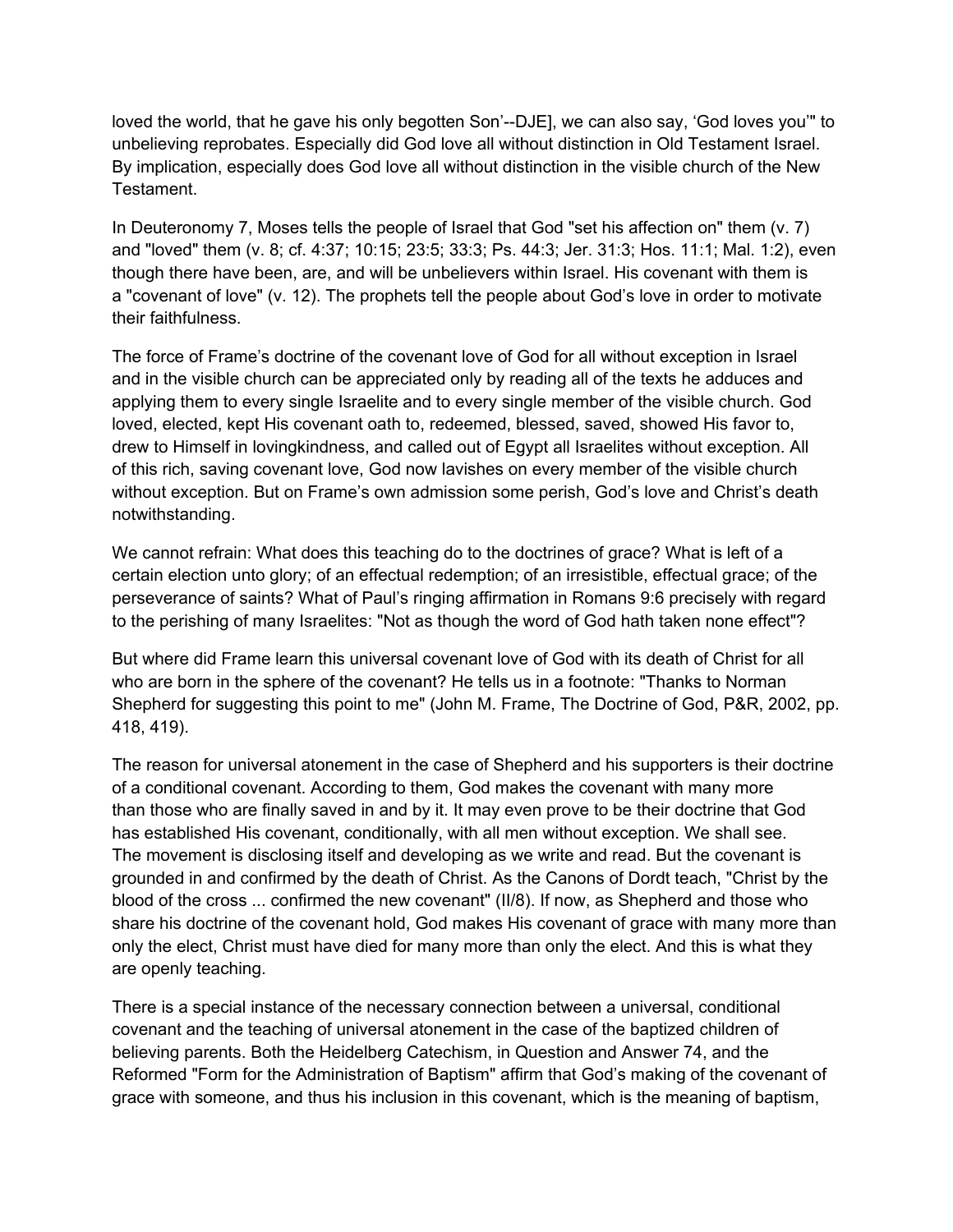is based on the redemption of the cross. If at baptism the covenant is established with all the children of believers alike, conditionally of course, Christ must have died for all the physical children alike, those who eventually perish as well as those who are finally saved. And this is what the conditional covenant people are openly teaching.

#### **Election**

The enemies of justification by faith alone in reputedly Reformed churches assail election. Especially do they assail election. The intimate relation between justification by faith alone and election is evident in Romans 8:33: "Who shall lay any thing to the charge of God's elect? It is God that justifieth." God's justifying of a sinner by faith alone, which faith is God's gift to the sinner, is purely gracious salvation. It has, and can only have, its source and explanation in God's election of that sinner. The justified sinner may and must know himself, not only forgiven and saved, but also elected in eternity.

But if, on the contrary, justification depends squarely upon the sinner's own work of faith, as a condition he must fulfill, and upon the good works the sinner performs by his faith, election- biblical, creedal election--is an embarrassment.

The teaching about election that prevails among those presently attacking justification by faith alone is that election must be buried in oblivion. Election is the great irrelevancy. It is irrelevant to the covenant. It is irrelevant to evangelism (that is, the preaching of the gospel). It is irrelevant to the Christian life (regeneration). It is the main purpose of Norman Shepherd's The Call of Grace to cut the covenant, evangelism, and regeneration loose from election. For all practical purposes, there is no eternal, sovereign election. Election is buried in the tomb of the first head of the Canons of Dordt. Not only is election useless, it is highly dangerous and detrimental. Among other problems it has caused for the Reformed over the past four hundred years, according to Shepherd, the doctrine of election is the cause of the failure of Reformed missions to gather multitudes into the church.

As though election accompanied by an equally eternal, sovereign reprobation is not the apostle's explanation in Romans 9-11 of the saving of only the remnant in Old Testament Israel!

As though Christ's evangelistic message in John 6 is not "oriented" to election (see vv. 37, 39)!

As though the Canons of Dordt in heads three and four do not relate regeneration to election!

At the same time that the doctrine of a sovereign decree cutting through the sphere of the covenant and controlling evangelism is consigned to oblivion, the advocates of a conditional covenant are explaining the outstanding texts on election, for example, Ephesians 1:4, as teaching a choice of God that depends on the sacrament of baptism, on men's faith, and on men's obedience and that includes both those who are finally saved and those who will eventually perish. This is the meaning of their urgent admonition that the Reformed henceforth view election in the light of the covenant.

**Perseverance**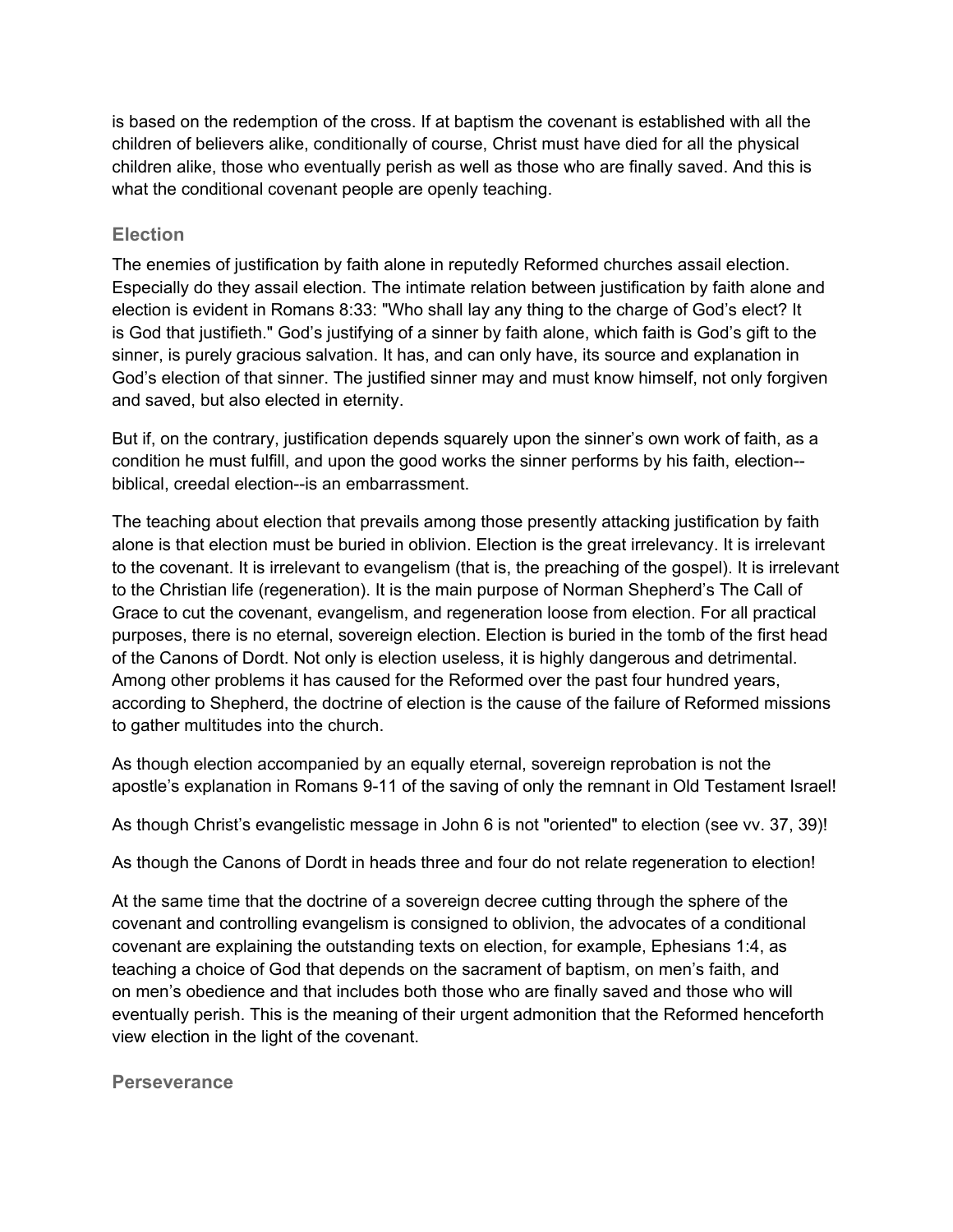This view of election points to yet another assault on the doctrines of sovereign grace by those advocating a conditional covenant and denying justification by faith alone. They reject the doctrine of the perseverance of saints. One can lose his justification. One can lose his election. One can go lost even though he has been incorporated into Christ. At the public 2002 Pastors' Conference at the Auburn Avenue Presbyterian Church (PCA) in Monroe, Louisiana, John Barach, minister in the United Reformed Churches, said:

God gave them [those in the sphere of the covenant who fall away and perish everlastingly- reprobates] genuine promises that are just as real, just as dependable, and just as trustworthy as the promises He gave to people who do persevere to the end. He gave them real promises of salvation. He united them to Christ in whom alone there is salvation, and they themselves really rejected it because they didn't receive the promises mixed with faith.

## **Total Depravity**

Implied in the teaching of justification by faith and works is the rejection of the Reformed doctrines of sin and total depravity. If our good works are part of our righteousness with God, they cannot be defiled with sin, as the Heidelberg Catechism teaches they are, in Question and Answer 62: "Our best works in this life are all imperfect and defiled with sin." In the words of the Catechism, "The righteousness which can be approved of before the tribunal of God must be absolutely perfect and in all respects conformable to the divine law." We can expect that the contemporary defenders of justification by faith and works will deny that the good works of Christians are "defiled with sin." The alternative is to deny the perfection of God.

But total depravity itself must go by the board. Making justification dependent on faith and faith's works as conditions requires that the sinner produce faith of himself, by his own free will. The sinner must do something of himself, not only to earn in the theology of Rome, but also to make the general promise effectual, keep himself in the universal covenant, and obtain for himself the offered salvation in the theology of a conditional covenant. What the sinner must do of himself is believe, and he must believe with a faith that works.

Norman Shepherd shows, with perfect clarity, that this monstrous error is the heart of his covenant doctrine: "These are the two parts of the covenant: grace and faith, promise and obligation" (The Call of Grace, p. 63). Faith lines up with obligation; grace lines up with promise. Faith is not of grace: "grace and faith." Faith is man's work--"obligation," a condition. And God's gracious promise depends squarely upon the sinner's work of faith.

## **"Vilifying the Doctrine of the Reformed Churches"**

So far has the opposition to the gospel of salvation by sovereign grace alone gone in reputedly Reformed circles that Steven M. Schlissel, for many years a favorite of the United Reformed men, long-time columnist for Christian Renewal, and prominent representative of the contemporary movement attacking justification by faith alone, rails against the Reformed confession of the five great truths that constitute the essence of the gospel of grace, that is, the Christian religion: Scripture alone; Christ alone; grace alone; faith alone; the glory of God alone. Christian Renewal reported that Schlissel told a large audience commemorating Reformation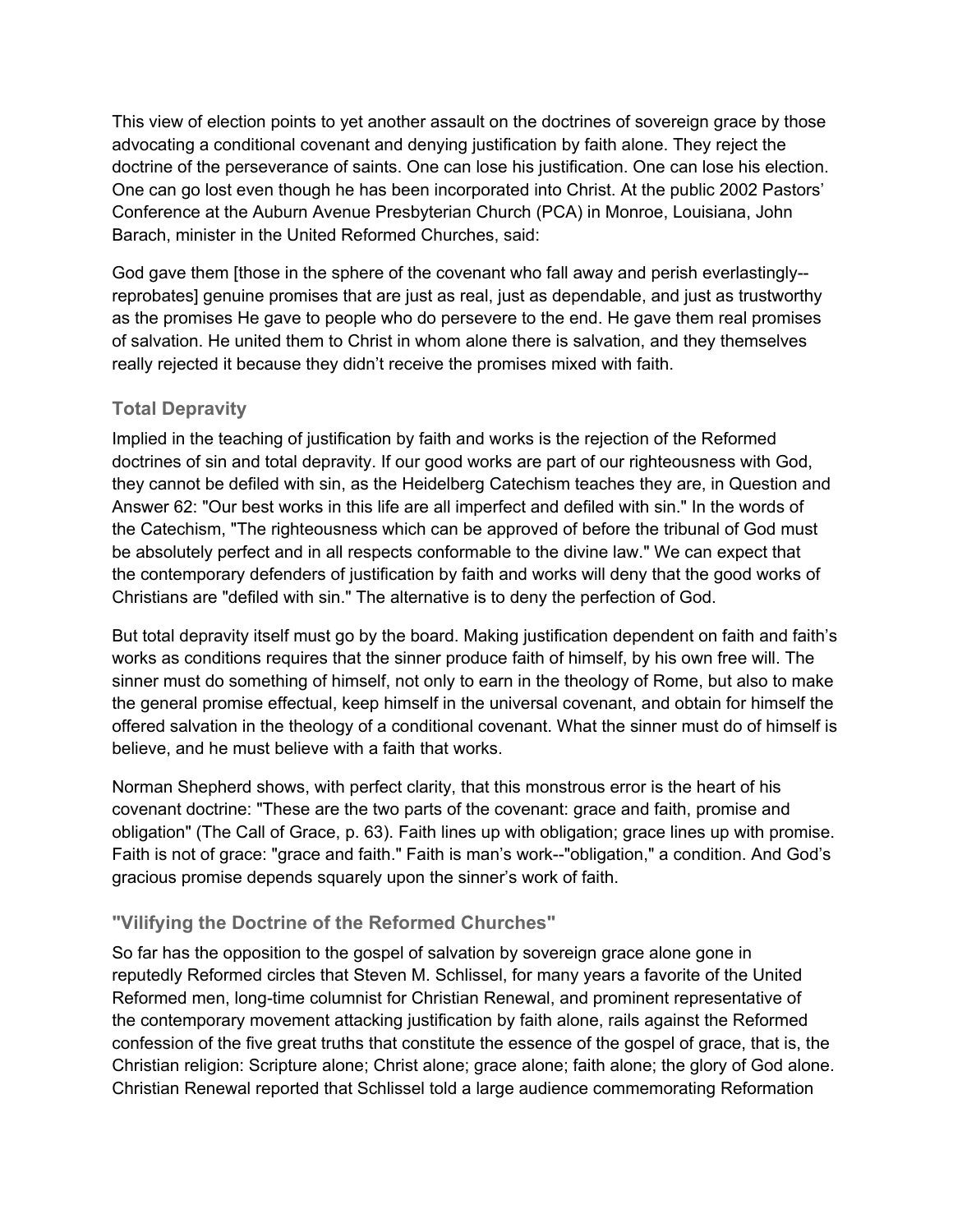<span id="page-18-0"></span>Day at Redeemer College, "Christ is the issue in the New Testament, not some abstract doctrine, or abstract solas [Latin for "only" as in "by faith only"--DJE], but Christ Himself" (Nov. 12, 2001, p. 9).

Defending his railing against the doctrines of the gospel of grace, Schlissel savaged the Reformed confession and demeaned the grand doctrines (for which scores of thousands of my Dutch ancestors gave their life's blood): "'Does the Lord delight in the solas as much as in obeying the voice of the Lord? To obey is better than sacrifice, and to heed is better than the systems of men [sic!].' 'Do not trust in deceptive words and say, "The solas of the Reformation, The solas of the Reformation, The solas of the Reformation."' Rather, God says, 'Change your ways and your actions and deal with each other justly' (cf. Jeremiah 7)" (Christian Renewal, Jan. 28, 2002, pp. 4-6).

Schlissel is guilty of what the "Conclusion" of the Canons of Dordt calls "violently assailing, or even vilifying, the doctrine of the Reformed churches."

This wholesale assault on the doctrines of sovereign grace presents itself as a development of covenant doctrine. The men responsible like to call their movement one of "covenant consciousness."

And this is what it is.

The consciousness and development of the doctrine of a conditional covenant.

# **Chapter 5 Back to Rome**

The movement in conservative Reformed and Presbyterian churches that teaches justification by faith and faith's works leads back to the Roman Catholic Church. The gospel-truth of justification by faith alone as the core of the body of doctrines that teach salvation by the grace of God alone is the fundamental difference between the true church of Christ and the Roman Catholic Church. For Protestant theologians and churches to give up justification by faith alone is to make the eventual return to Rome a certainty, indeed, a necessity.

#### **Wright and Rome**

Already at this early stage of the development of the movement, there are clear signals that the end of the movement is Roman Catholicism. N. T. Wright, whose influence on the movement in conservative Reformed churches should not be underestimated, makes no secret of it, that the main implication of the new understanding of justification is ecumenicity and that this ecumenicity embraces Rome.

Paul's doctrine of justification by faith impels the churches, in their current fragmented state, into the ecumenical task. It cannot be right that the very doctrine which declares that all who believe in Jesus belong at the same table (Galatians 2) should be used as a way of saying that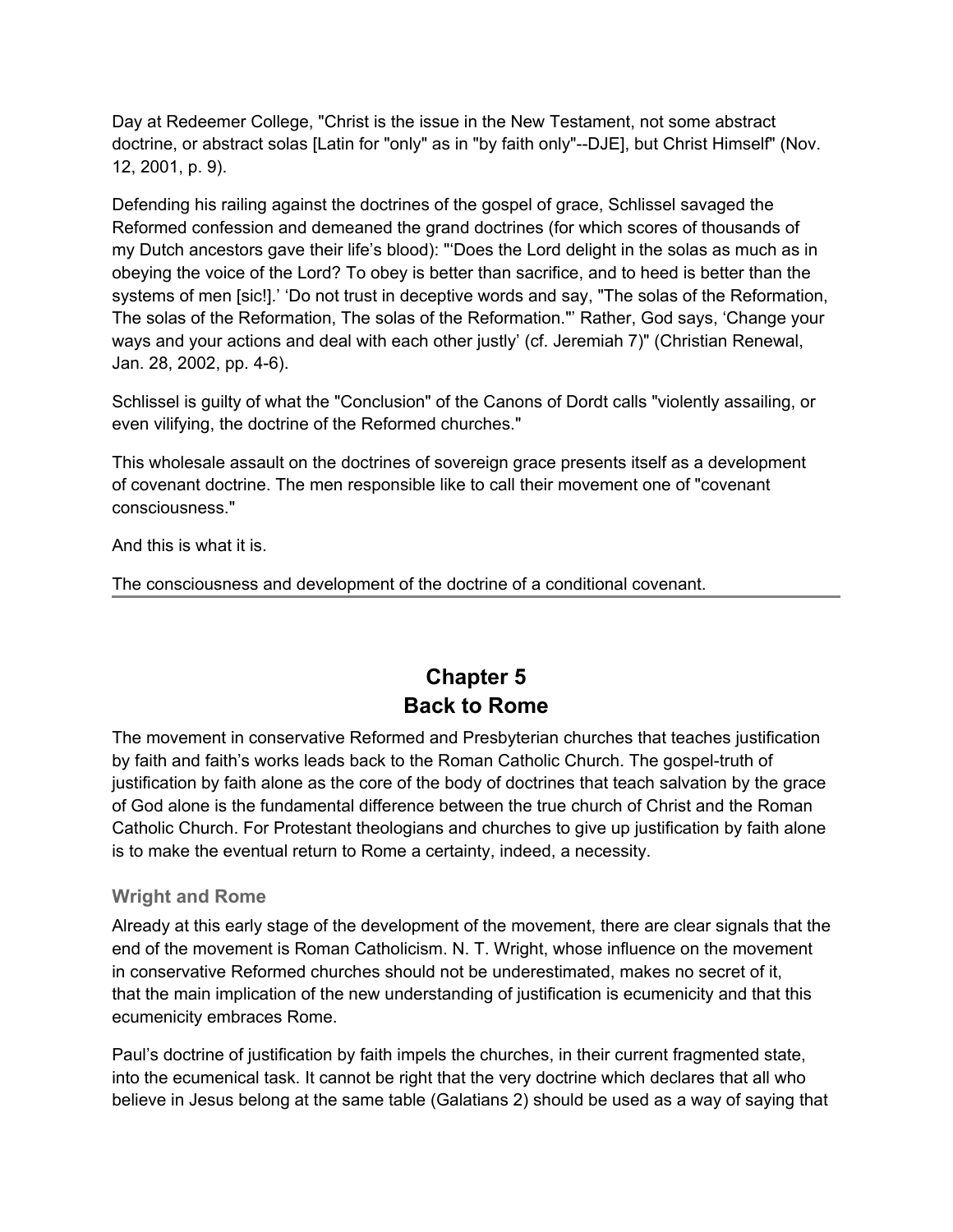some, who define the doctrine of justification differently, belong at a different table. The doctrine of justification, in other words, is not merely a doctrine which Catholic and Protestant might just be able to agree on, as a result of hard ecumenical endeavour. It is itself the ecumenical doctrine, the doctrine that rebukes all our petty and often culture-bound church groupings, and which declares that all who believe in Jesus belong together in the one family.... The doctrine of justification is in fact the great ecumenical doctrine (What Saint Paul Really Said: Was Paul of Tarsus the Real Founder of Christianity? Eerdmans, 1997, p. 158).

The doctrine of justification that Wright has in mind, however, is not the teaching of the imputation of Christ's righteousness to the guilty sinner by means of faith alone, as confessed by the churches of the Reformation in their creeds.

### **Shepherd and Rome**

The same distinct leaning towards Rome appears in the defenders of the doctrine of justification by faith and the works of faith in conservative Reformed circles. Norman Shepherd laments that there are "unresolved questions" remaining "that are really the legacy of the Protestant Reformation" (The Call of Grace, p. 4). These unresolved questions have to do with the doctrine of justification and include Reformed weaknesses regarding man's responsibility and the importance of works.

Ominously, Shepherd states that his doctrine of a conditional covenant, with its essential element of justification by faith and faith's works, offers "hope for a common understanding between Roman Catholicism and evangelical Protestantism regarding the way of salvation" (The Call of Grace, p. 59). Although Rome is called to give up its notion of merit, that false church is not required to repent of its doctrine of justification by faith and works as denial of the gospel of grace. Nor is she rebuked for her heretical explanation of Romans 3, 4 and James 2.

#### **Rome in Their Heart**

Even though these defenders of justification by faith and faith's works are still in Reformed churches, Rome is in their heart. Shepherd takes Rome's side against Luther's translation of Romans 3:28 by means of the word "alone":

Luther inserted the word "alone" into his translation of Romans 3:28 to make it read "For we hold that one is justified by faith alone apart from works of the law." This is the origin of the dogmatic formula, justification by faith alone. However, his insertion actually distorts Paul's meaning ("Justification by Faith Alone," in Reformation & Revival Journal, Spring 2002, p. 87).

The clear and necessary implication of Shepherd's rejection of Luther's "only," of course, is that one is not justified by faith alone. Rather, as Rome has always taught, one is justified by faith and by works of some sort, though not "works of the law."

Shepherd fears, no doubt sincerely, that the Reformation's proclamation of justification by faith alone, without any reference to any works of the justified sinner, risks, if it does not imply, antinomism (The Call of Grace, pp. 6-9, 61, 62). The gospel of salvation by grace alone makes men careless and profane! The way to guard against this antinomian carelessness of life,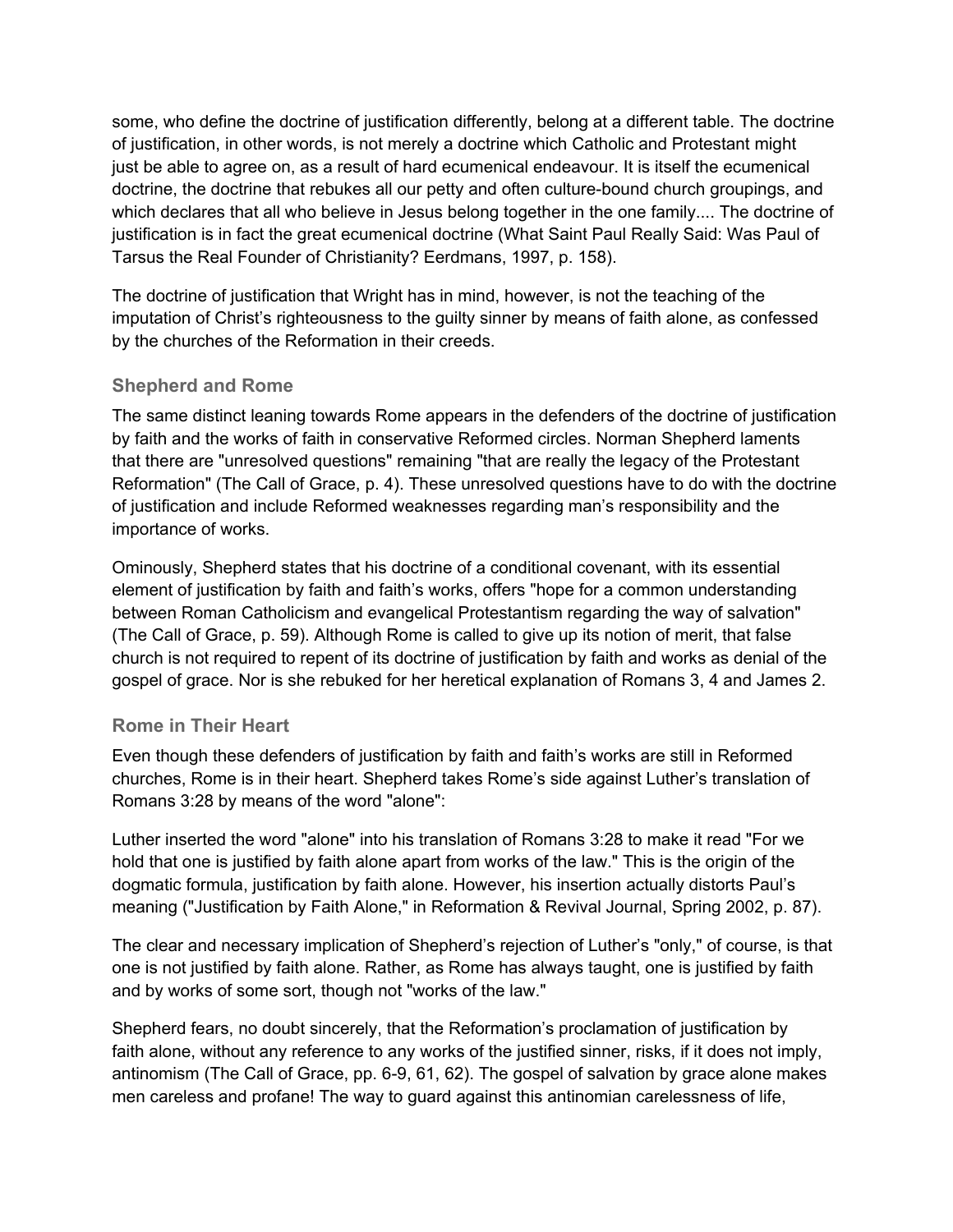according to Shepherd, is by teaching that justification also depends upon the sinner's own works, by bringing the sinner's own obedience to the law into the doctrine of justification, and by stressing that the covenant is indeed conditional, depending upon the sinner's own faith, works of faith, and perseverance in faith and its works. That is, the way to promote a holy life is by compromising the gospel of grace.

Do these men not remember that the charge of carelessness and profanity of life, that is, antinomism, was always Rome's slander against the Reformation gospel of grace? Rome raised the slander especially against the doctrine of justification by faith alone. (In light of Rome's foul life, clergy and people, then and today, the slander is as ludicrous as it is wicked, but this was Rome's charge, nevertheless.) Having confessed justification by faith alone (accepting and confirming Luther's "alone" in Romans 3:28!) in Questions and Answers 59-63, the Heidelberg Catechism confronts Rome's slander--and Norman Shepherd's fear--head-on in Question and Answer 64: "But doth not this doctrine make men careless and profane? By no means; for it is impossible that those who are implanted into Christ by a true faith should not bring forth fruits of thankfulness."

The Catechism does not respond to the charge--and fear--of antinomism by qualifying, hedging on, pulling back from, or weakening in any way, that is, denying, the truth of justification by faith alone. In view of the charge--and real danger--of antinomism, the Catechism does not speak of "unresolved questions" concerning justification and good works that are "the legacy of the Protestant Reformation." The Catechism does not safeguard good works by making them partly the basis of God's act of justifying and partly the righteousness of the justified sinner.

The Catechism's response to the charge of antinomism is radically different from that of Norman Shepherd and his fellow critics of justification by faith alone in conservative Reformed churches today. The Catechism flatly denies the charge and dismisses the fear. "By no means!" The doctrine of justification by faith alone does not make men careless and profane. It has never made one human being careless and profane. It never will. Careless and profane men have abused the doctrine to serve their licentious lives. But the doctrine is blameless.

The truth of justification by faith alone cannot make anyone careless and profane. "It is impossible" that it should do so. Reformed men and women, who do not have Rome's theology in their hearts, have this robust confidence concerning the doctrine of justification by faith alone. Justification by faith alone cannot produce antinomism because the true faith that alone justifies, as sole instrument of receiving the imputed righteousness of Christ, is union with Christ. Union with Christ must produce a holy life of good works in every one who is united with Christ, as a branch of a living tree must bring forth fruit.

These good works are "fruits of thankfulness." In light of the charge by the foes of justification by faith alone that the doctrine makes men careless and profane, the Catechism's description of the good works of the believer is extraordinarily significant. The charge, of course, is intended to force the Reformed churches to make good works the basis, in part, of justification, and part of a sinner's righteousness with God.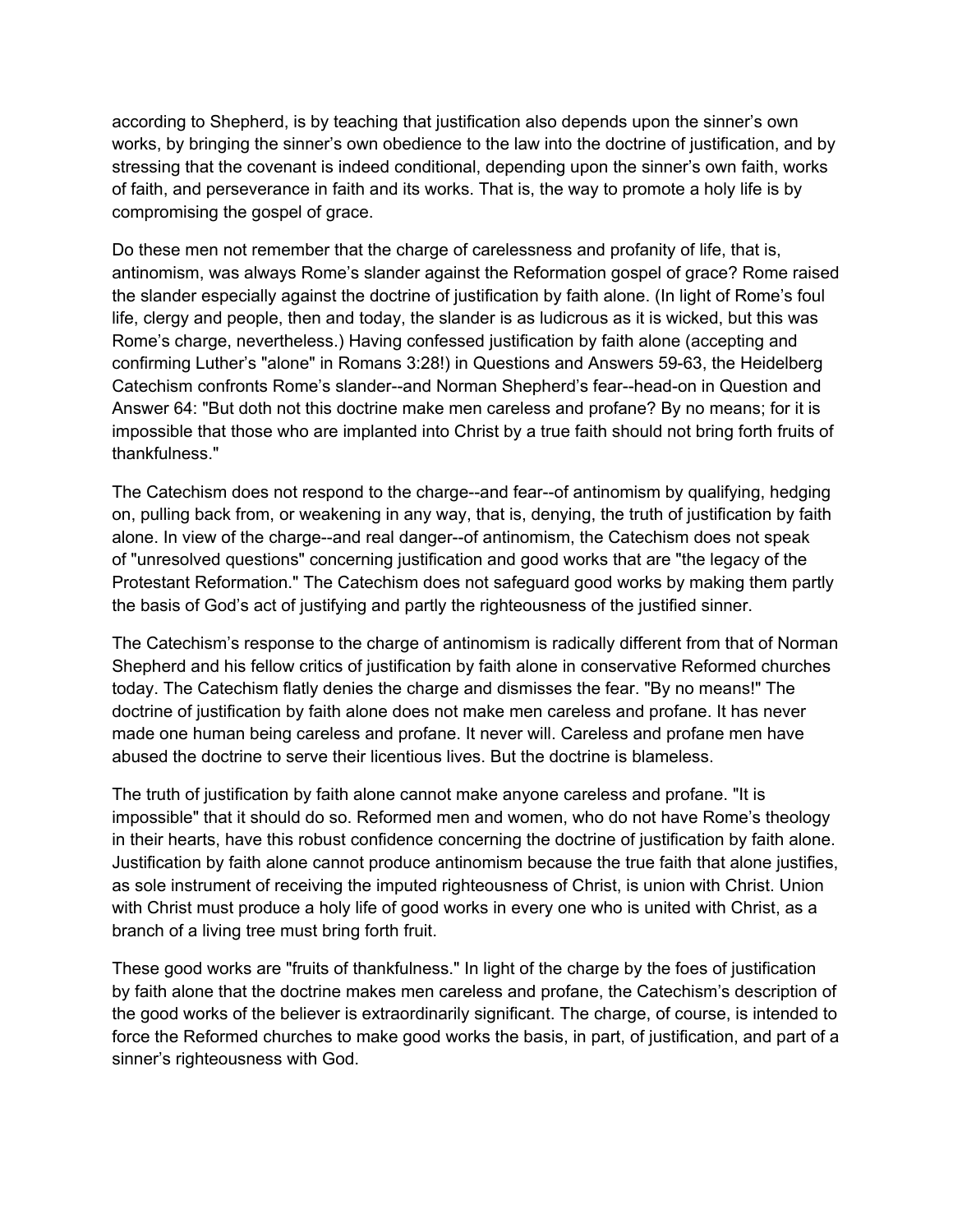The Catechism will have nothing of this, antinomism or no antinomism. The good works of the believer are not conditions required for justification. They are "fruits" produced by and following justification. The good works of the believer are not the basis of justification, nor are they the believer's righteousness with God. They are expressions of "thankfulness" for the gift of justification. The sole basis of justification is Christ's obedience in His life and death. The only obedience to the law that constitutes the righteousness of the elect, believing sinner is the obedience of Christ in his stead.

The charge against the doctrine of justification by faith alone that it is antinomian exposes those making the charge as enemies of the gospel of grace. Always the confession of salvation by grace alone is met with the charge that this doctrine denies man's responsibility and leads to carelessness of life.

Having taught that our unrighteousness commends the righteousness of God, the apostle takes note of the slanderous charge against him, that he taught "Let us do evil, that good may come" (Rom. 3:5, 8).

Having taught righteousness by faith alone, apart from works of obedience to the law, Paul asks, "Do we then make void the law through faith?" evidently referring to the charge against his doctrine (Rom. 3:31).

At the end of the great section in Romans in which he has taught justification by faith alone and its basis in the obedience of Christ, the apostle confronts the common objection to his teaching of grace: "What shall we say then? Shall we continue in sin, that grace may abound?" (Rom. 6:1)

It is an unmistakable mark of the true gospel of grace that it draws the charge of antinomism. The charge itself assures the church that she is preaching the gospel of grace. If the charge of antinomism is not leveled against a church's teaching, the reason is that the church is not preaching grace.

How many churches today, Reformed in name and formal confession, are ever charged with doctrinal antinomism?

Who would ever think of charging the justification-doctrine of Norman Shepherd and his allies with antinomism? So full is their doctrine of conditions, law, and human works that it is simply inconceivable that anyone would ever think of saying, "You make void the law through faith! It is the implication of your doctrine that justified sinners continue in sin that grace may abound!"

## **A Hindrance to Evangelistic Preaching**

Just as the proponents of justification by faith and faith's works in conservative Reformed circles today share Rome's antipathy to justification by faith alone as a licentious doctrine, so do they also agree with Rome and Arminianism that the "five points of Calvinism" make evangelistic preaching impossible. The theology of the Canons of Dordt is a hindrance, not only to evangelism and missions, but also to assuring members of the congregation of their salvation.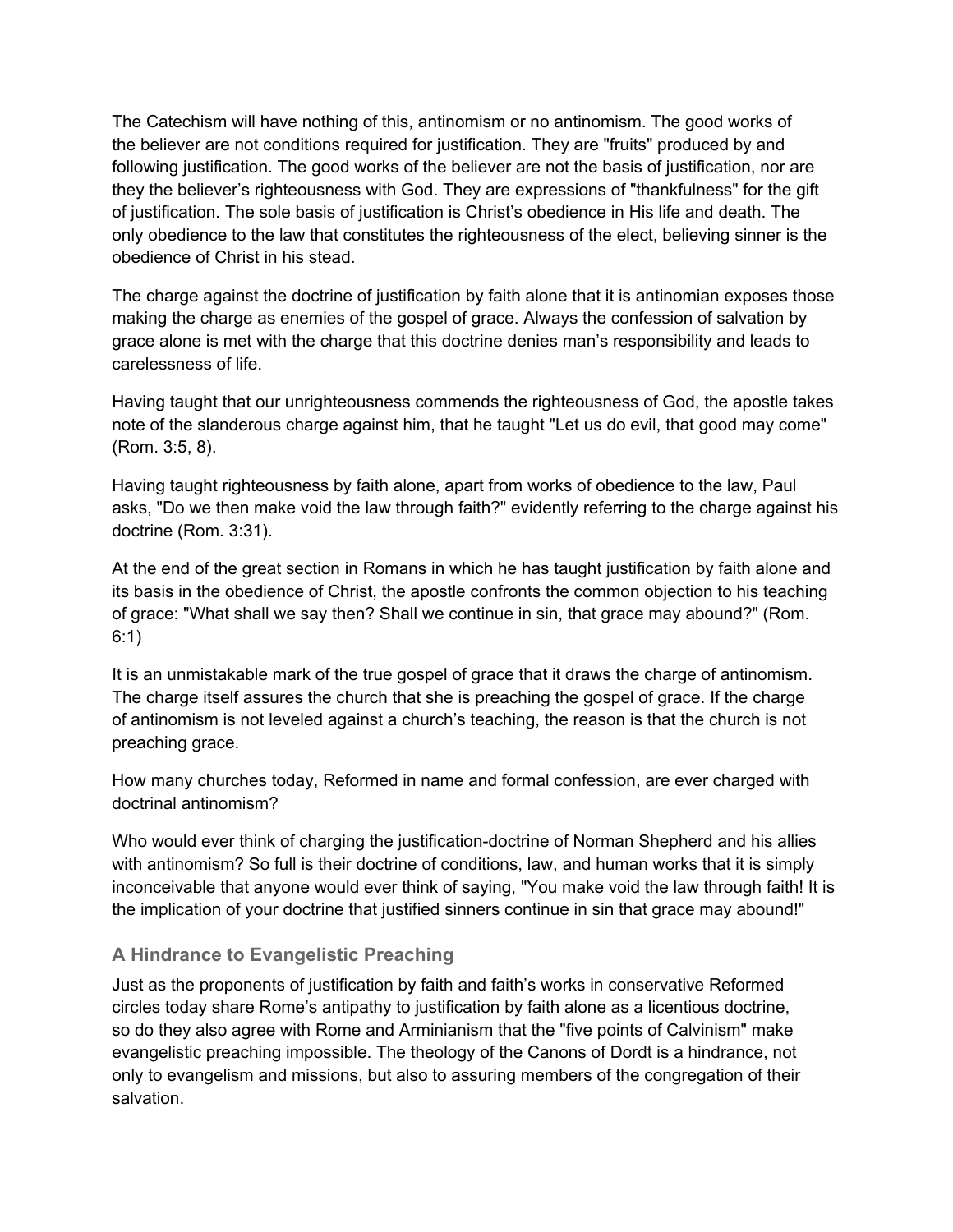Norman Shepherd charges that election stands in the way of bringing the good news to all and sundry. "Because the Calvinist has an accomplished redemption that is particular in scope though always effective for the elect, he cannot apply it to particular persons." Believing limited atonement, the Calvinistic pastor is not even able to "cultivate a hearty assurance in this or that believer, because he does not know for certain whether that person is one of the elect."

The result of the theology of Dordt, according to Shepherd, is the horrendous evil that "Calvinists tend to be more successful at preaching sin, condemnation, and death than at preaching the grace of our Lord Jesus Christ" (The Call of Grace, pp. 79-82).

Why these men remain in Reformed and Presbyterian churches, which have this theology as their official, confessional understanding of the gospel in the Canons of Dordt and the Westminster Confession, is a mystery. For my part, the day I was convinced that the doctrines of grace in the Canons of Dordt cannot be preached, restrict me to preaching "sin, condemnation, and death" rather than "the grace of our Lord Jesus Christ," and make it impossible for me to apply the gospel personally to everyone whom I address, on that day I would renounce the Reformed faith and take my leave of the Reformed churches. With trumpets blaring, to warn all that the Reformed faith is a false gospel!

Shepherd's solution to the problem of the woeful insufficiency of the "five points of Calvinism" for evangelism and personal application of the gospel is universal, conditional election; universal, conditional atonement; and universal, conditional regeneration. All in the name of a conditional covenant! (The Call of Grace, pp. 79-105). Never mind that the Canons expressly reject all of these teachings as grievous false doctrine! The doctrine of a conditional covenant trumps the Canons of Dordt.

#### **Back into Bondage**

The teaching of justification by faith and faith's works by these prominent, influential Reformed and Presbyterian professors and ministers has practical consequences. It leads impressionable Presbyterian and Reformed souls back to the bondage of the Roman Catholic Church. That this is no idle fear, but grim reality, has been testified by one such impressionable former Presbyterian, Scott Hahn.

Hahn fell away to the Roman Catholic Church, for which he is now an apologist to other Presbyterians. In his and his wife's book recounting their apostasy, Hahn tells the world how Norman Shepherd encouraged him in his conversion to Rome. By his own studies, Hahn discovered that the Protestant and Presbyterian doctrine of justification by faith alone was wrong. "Sola fide [by faith alone--DJE] was unscriptural!" Hahn continues:

I was so excited about this discovery. I shared it with some friends, who were amazed at how much sense it [Hahn's belief of justification by faith and works--DJE] made. Then one friend stopped me and asked if I knew who else was teaching this way on justification. When I responded that I didn't, he told me that Dr. Norman Shepherd, a professor at Westminster Theological Seminary ... was about to undergo a heresy trial for teaching the same view of justification that I was expounding. So I called Professor Shepherd and talked with him. He said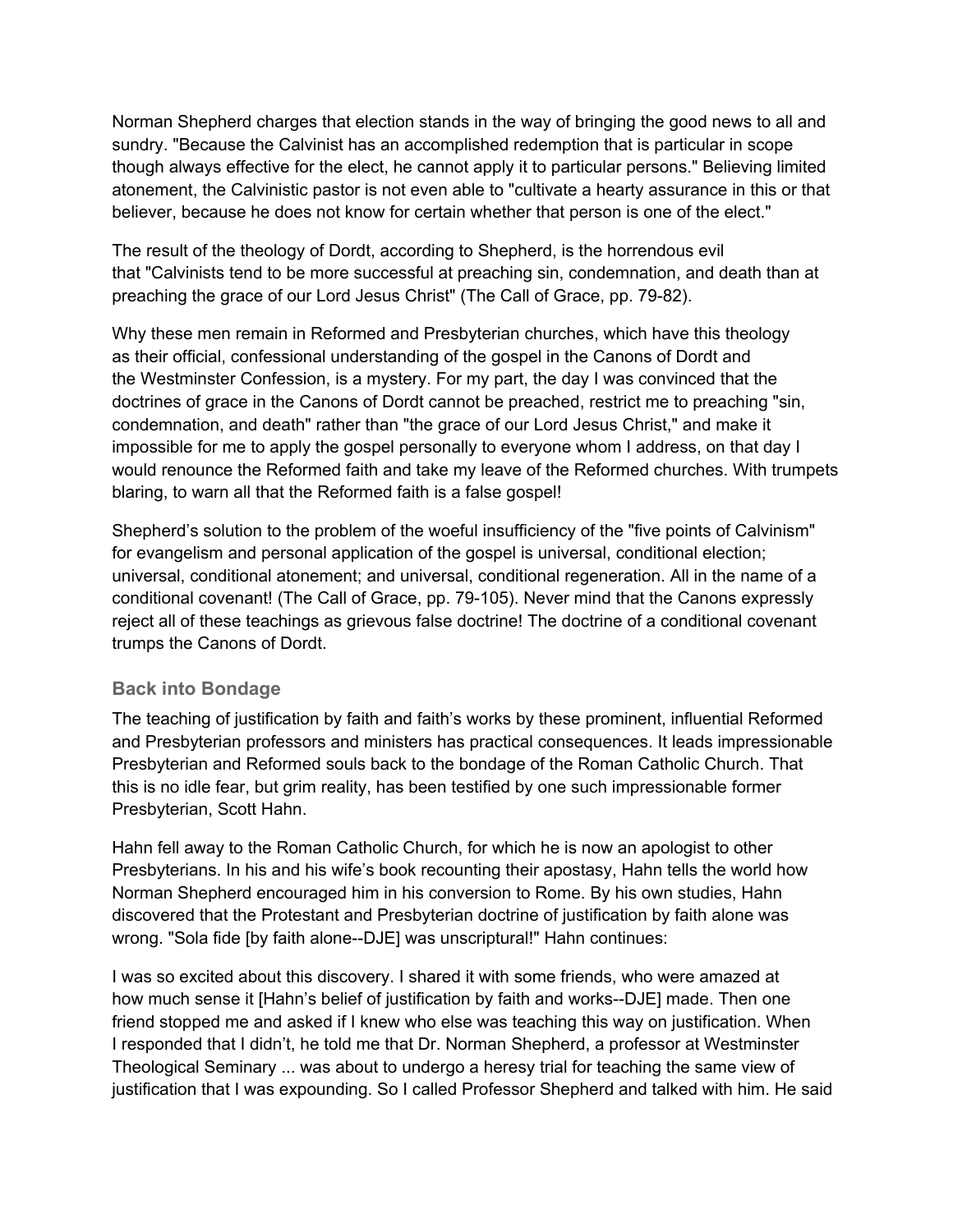<span id="page-23-0"></span>he was accused of teaching something contrary to the teachings of Scripture, Luther and Calvin. As I heard him describe what he was teaching, I thought, Hey, that is what I'm saying. Now this might not seem like much of a crisis to many, but for somebody steeped in Protestantism and convinced that Christianity turned on the hinge of sola fide, it meant the world (Scott and Kimberly Hahn, Rome Sweet Home: Our Journey to Catholicism, Ignatius, 1993, p. 31).

Yes, and it meant the souls of Scott and Kimberly Hahn.

Rejection of justification by faith alone, criticism of all the doctrines of grace, and a turning toward the Roman Catholic Church -- this is the movement now firmly embedded, and spreading, in many of the conservative Reformed and Presbyterian churches in North America.

Its basis is the doctrine of a conditional covenant.

# **Chapter 6 Contemporary Development of a Conditional Covenant**

What is truly significant about the movement we are considering is not that there is widespread denial of justification by faith alone in reputedly conservative Reformed and Presbyterian churches. Neither is it that those denying justification by faith alone openly align themselves with the Roman Catholic Church. Such apostasy from the faith, gross as it is, has occurred before.

The significance of the movement presently corrupting the gospel of grace in the Reformed and Presbyterian churches, in an open, deliberate manner, is that it presents itself as a consistent development of the doctrine of a conditional covenant. The movement attacks the system of doctrine contained in the Canons of Dordt and in the Westminster Standards--Calvinism--on the basis of a conditional covenant.

#### **A New Emphasis on the Covenant**

The movement emphasizes the biblical covenant. The men who spearhead the movement charge both Rome and evangelicalism with ignoring the covenant in their theology. But Presbyterian and Reformed churches, they allege, have also failed to do justice to the covenant in their doctrine of salvation and in their work of evangelism. This emphasis on the covenant makes the movement attractive to Reformed and Presbyterian church members, who are generally aware of the importance of the covenant in Reformed thinking.

The sub-title of Norman Shepherd's defense of justification by faith and works, and assault on all the doctrines of grace, The Call of Grace, is: How the Covenant Illuminates Salvation and Evangelism. The content of the book is a reexamination of the entire way of salvation and of the message and method of evangelism in light of the biblical doctrine of the covenant. Shepherd exhorts the Reformed community, "We need to learn to think covenantally" (p. 63).

There very definitely is relation between the movement now devastating the gospel of grace in conservative Reformed circles and the "new perspective on Paul" associated with E.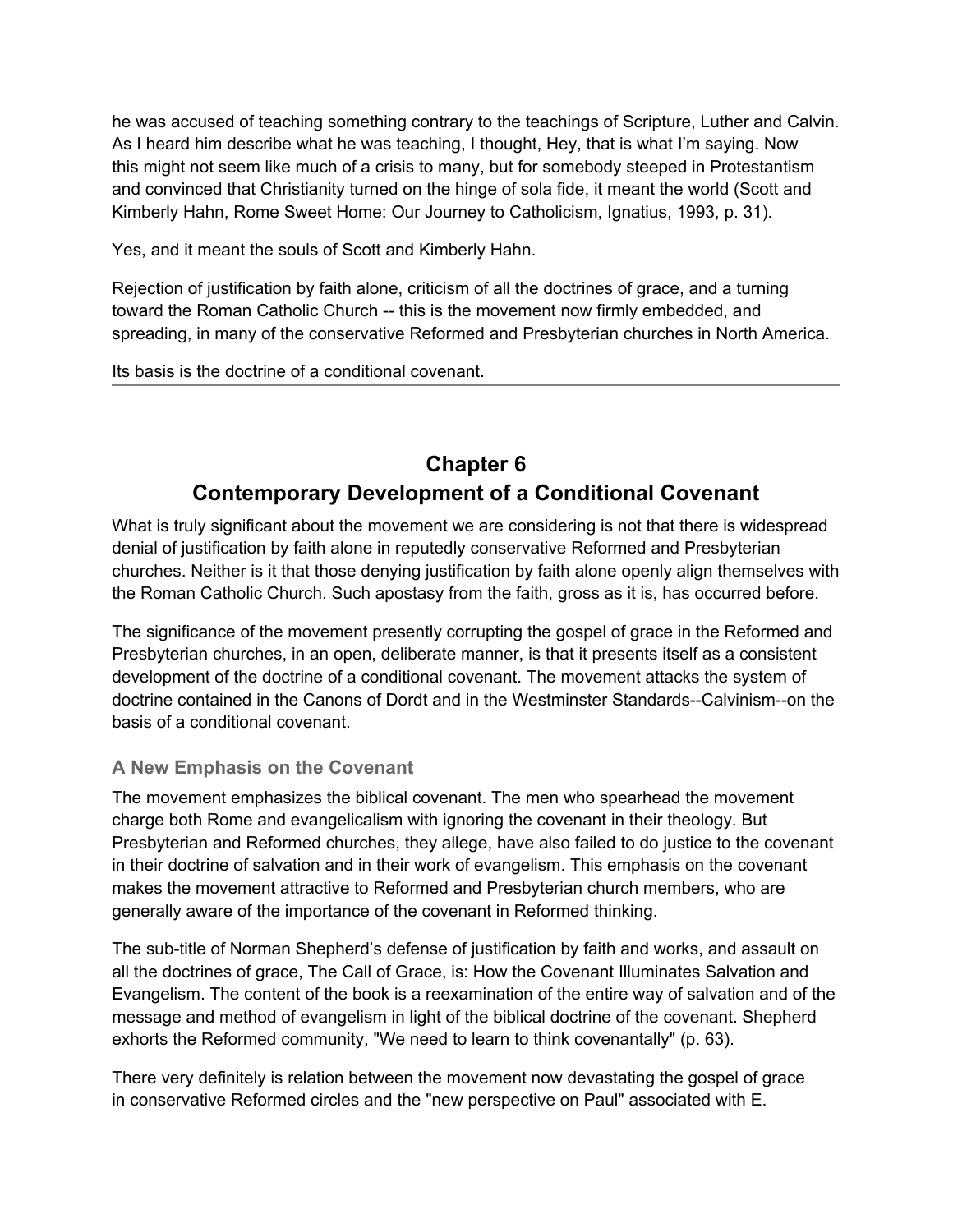P. Sanders, James D. G. Dunn, and N. T. Wright. For Wright at any rate, who is the most influential of these men on evangelical and Reformed theologians, covenant is the basic truth. Wright justifies his rejection of the Reformation's understanding of righteousness in Paul and his own new understanding of righteousness by appeal to the doctrine of the covenant: "Though it is unfashionable to use covenantal categories in interpreting Paul, I believe ... that they are actually central" (The Climax of the Covenant, p. 203).

#### **Development of a Conditional Covenant**

But the doctrine of the covenant that spawns the teaching of justification by faith and works in reputedly conservative Reformed churches today is that of a conditional covenant. According to Norman Shepherd the biblical covenant, which is fundamental to the entire way of salvation and to the message and method of evangelism, is conditional. It was conditional in the form it had as the covenant with Abraham.

 We ought to ask whether the covenant that God made with Abraham really was, in fact, unconditional. Would the promises be fulfilled irrespective of any response on the part of Abraham and his children? The biblical record shows that conditions were, indeed, attached to the fulfillment of the promises made to Abraham.

These conditions included Abraham's act of circumcising himself and his children, Abraham's believing, and Abraham's obedience of life. It is Shepherd's teaching that "the promises made to Abraham were fulfilled only as the conditions of the covenant were met" (The Call of Grace, pp. 13-20).

Also as the new covenant, fulfilled in Jesus Christ, the covenant is conditional. Although in the new covenant God graciously promises many blessings, "at the same time, faith, repentance, obedience, and perseverance are indispensable to the enjoyment of these blessings. They are conditions..." (The Call of Grace, p. 50).

In view of the fundamental importance of a conditional covenant for the new Calvinistic doctrine of justification by faith and works, Presbyterian and Reformed theologians are laboring mightily to prove that John Calvin and other Reformed fathers taught a conditional covenant. Noble Reformed scholarship is now forced into the ignoble service of the lie of self-salvation. This enslaved scholarship discovers that John Calvin, as a conditional theologian, differed from Martin Luther in the essential Reformation doctrine of justification by faith alone. Wonderful to relate, Calvin was open to, if he did not teach, justification by faith and the works of faith (see Peter A. Lillback, The Binding of God: Calvin's Role in the Development of Covenant Theology, Baker, 2001).

#### **Logical Development of a Conditional Covenant**

The prominent, powerful movement in reputedly conservative Reformed churches today rejecting justification by faith alone and with this doctrine all the doctrines of grace is a movement of "covenant consciousness." It advertises itself as a development of the doctrine of a conditional covenant. And, in fact, it is a genuine, logical, necessary development of the doctrine of a conditional covenant. For the first time in the history of Reformed Christianity,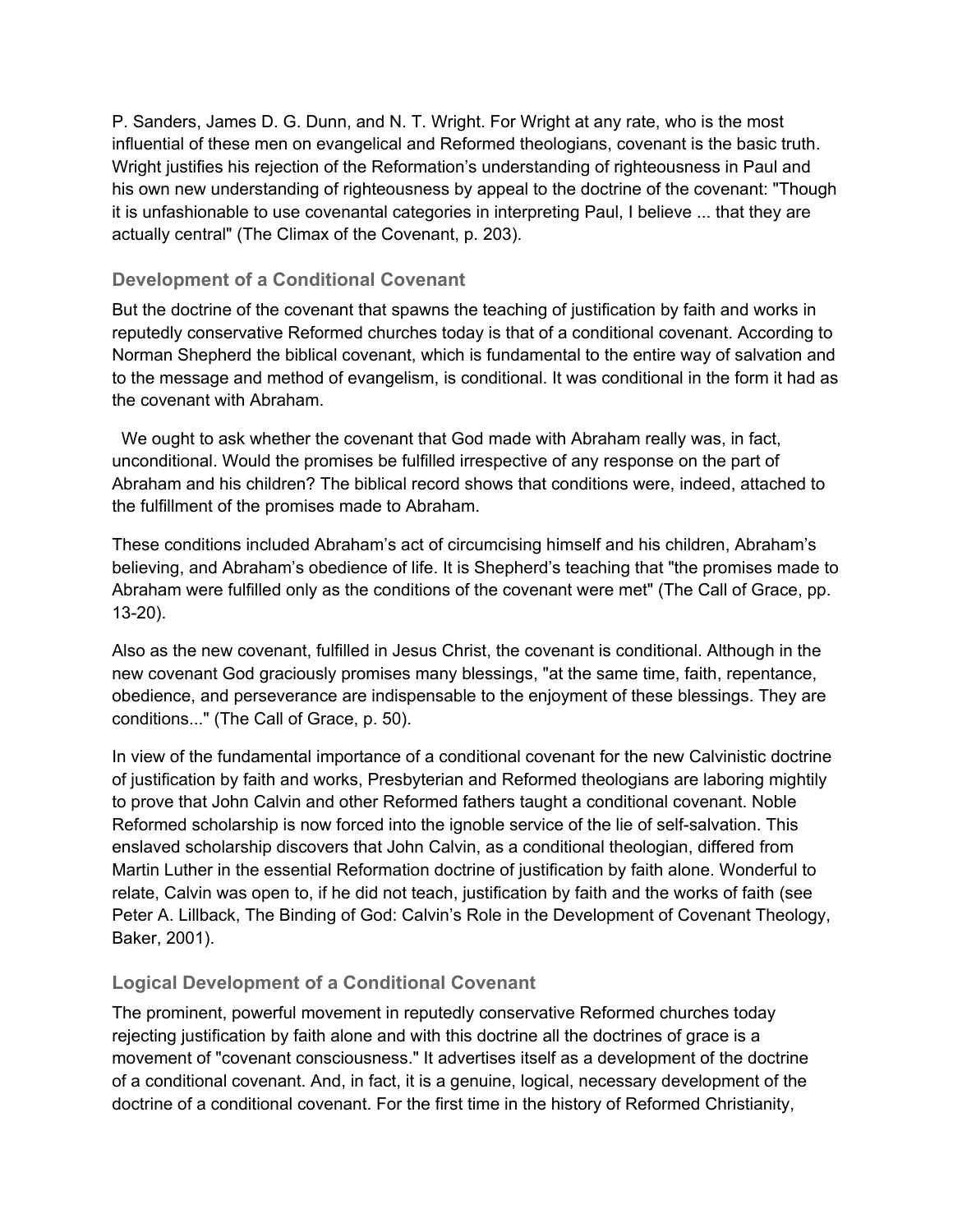defenders of a conditional covenant are themselves acknowledging, indeed proclaiming, that a universal, conditional (breakable) covenant implies universal, conditional (losable) justification; universal, conditional (losable) election; universal, conditional (losable) atonement; universal, conditional (losable) regeneration; and universal, conditional (losable) preservation. In a word, the doctrine of a universal, conditional covenant implies universal, conditional (resistible) grace.

It does so in at least three ways.

First, the doctrine of a conditional covenant maintains that faith is a condition. By "condition," it does not mean what some of the earlier Reformed theologians meant by "condition": a necessary means by which God bestows His salvation upon the elect sinner, without which God does not save the elect sinner, and which God Himself works within the heart of the elect sinner. But the conditional covenant means by "condition" an act of the sinner himself upon which the covenant promise, the covenant itself as regards its continuance and final perfection, if not its establishment, all the covenant blessings, and the covenant God Himself depend.

In what must be the rankest statement of faith as a condition ever by a Reformed theologian, Norman Shepherd has written:

Thus, the promises made to Abraham had to be believed if they were to be fulfilled. We must not discount faith as a condition to be met for the fulfillment of promise. In fact, Genesis 15:6 says that Abraham's faith was so significant that it was credited to him as righteousness! If so, then righteousness was a condition to be met, and faith met that condition (The Call of Grace, p. 15).

According to Shepherd, faith is the act of the sinner. Upon it depends the promise of God. As such, the act of believing is itself the sinner's righteousness. Not the obedience of Jesus Christ for Abraham is Abraham's righteousness by imputation. But Abraham's own believing is his righteousness.

The conditional covenant regards faith as a condition in precisely the sense the Canons of Dordt have in mind when they reject the error of making faith a condition, not only of election but also of salvation (I, Rejection of Errors/3, 5; I/10). The conditional covenant refuses to view faith, with the Belgic Confession, as "only an instrument with which we embrace Christ our righteousness . . . an instrument that keeps us in communion with Him in all His benefits" (Art. 22).

The defenders of a conditional covenant are always speaking of our being and remaining in the covenant, our being justified, and our being saved, "because of faith," or "on the basis of faith." In his explanation of Romans 3:24-26, N. T. Wright says, "Present justification declares, on the basis of faith, what future justification will affirm publicly ... on the basis of the entire life (What Saint Paul Really Said, p. 129; emphasis added). Scripture, however, only speaks of our being justified "through," that is, "by means of," faith, or "out of faith," as instrument, or source (Rom. 3:28; 5:1).

If faith is a condition of the covenant and all its blessings, including justification, faith is a human work. It is a human work upon which God's gracious work depends, regardless of the denial that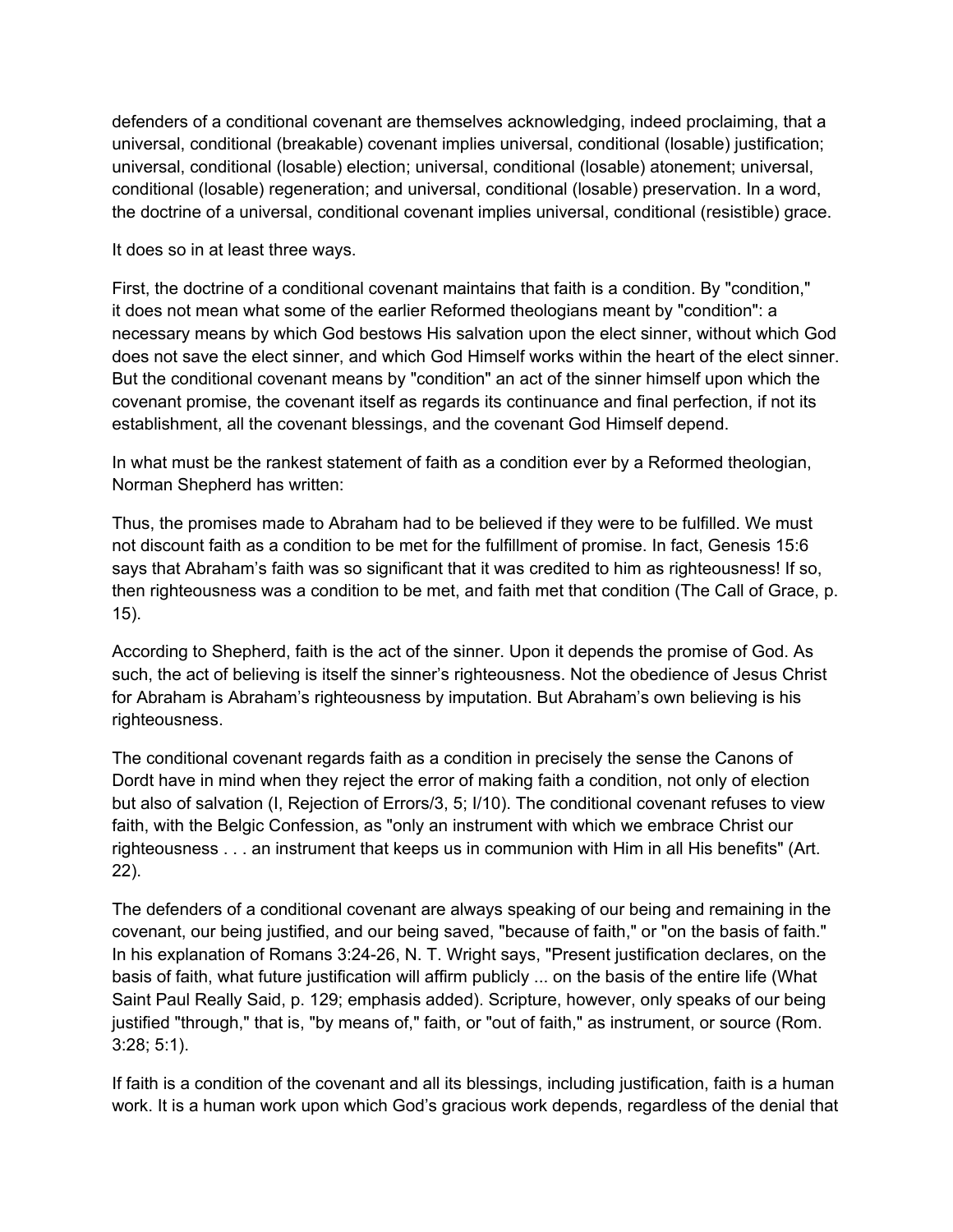<span id="page-26-0"></span>this work is meritorious. Faith is a human work that contributes to one's salvation, contributes greatly to one's salvation. Justification, which like the covenant depends upon the sinner's faith as a condition, is by human work -- the human work of believing. But if faith itself is a human work, upon which righteousness with God depends, all of the good works that flow from faith should also be viewed as conditions of righteousness and salvation, indeed as part of the sinner's righteousness with God. Thus, the contemporary heresy of justification by faith and the works of faith is really only the natural development of the doctrine dear to a conditional covenant, namely, that faith is a condition.

In keeping with their view of faith as a condition, defenders of a conditional covenant are averse to acknowledging faith as the gracious gift of God--fruit and effect of election (Canons, I/9); purchased by the death of Christ (Canons, II/7); and actually "conferred, breathed, and infused into" the elect, both as regards "the will to believe and the act of believing also" (Canons, III, IV/ 14). Norman Shepherd repeatedly insists that the covenant demands faith. He refuses to say that the covenant gives faith, as indeed it also gives obedience (Jer. 31:31-34).

# **Chapter 7 Contemporary Development of a Conditional Covenant (concluded)**

The movement in conservative Reformed churches deny- ing not only justification by faith alone but also all the doctrines of grace is, as it claims, a development of the doctrine of a conditional covenant.

One way the doctrine of a conditional covenant implies justification by works is its teaching that faith is a condition upon which the covenant, the covenant blessings, and the covenant God Himself depend. Faith itself is a human work contributing to covenant salvation. It is a short, logical, and inevitable step to teach that also the works of faith are conditions and, therefore, part of the sinner's righteousness with God. This was the subject of the previous chapter.

## **Liberating the Covenant from Election**

A second way in which the doctrine of a conditional covenant necessarily implies the denial of the gospel of salvation by sovereign grace is the conditional covenant's adamant refusal to have the covenant determined and controlled by election. Defenders of a conditional covenant state this refusal in a misleading way: "The covenant is not to be identified with election." In fact, no theologian or church has ever been so doctrinally dense as to identify covenant and election. What they mean, of course, is that election, accompanied by reprobation, does not determine who they are with whom the covenant is personally and everlastingly established. Neither does election determine the recipients of the blessings of the covenant. Nor does election determine who are saved in and by the covenant.

The accurate--and honest--way of expressing their position would be, "The covenant with its blessings and salvation is outside the sovereign control of predestination." Or, "the blessings and salvation of the covenant are broader, much broader, than election." Or, "the grace of God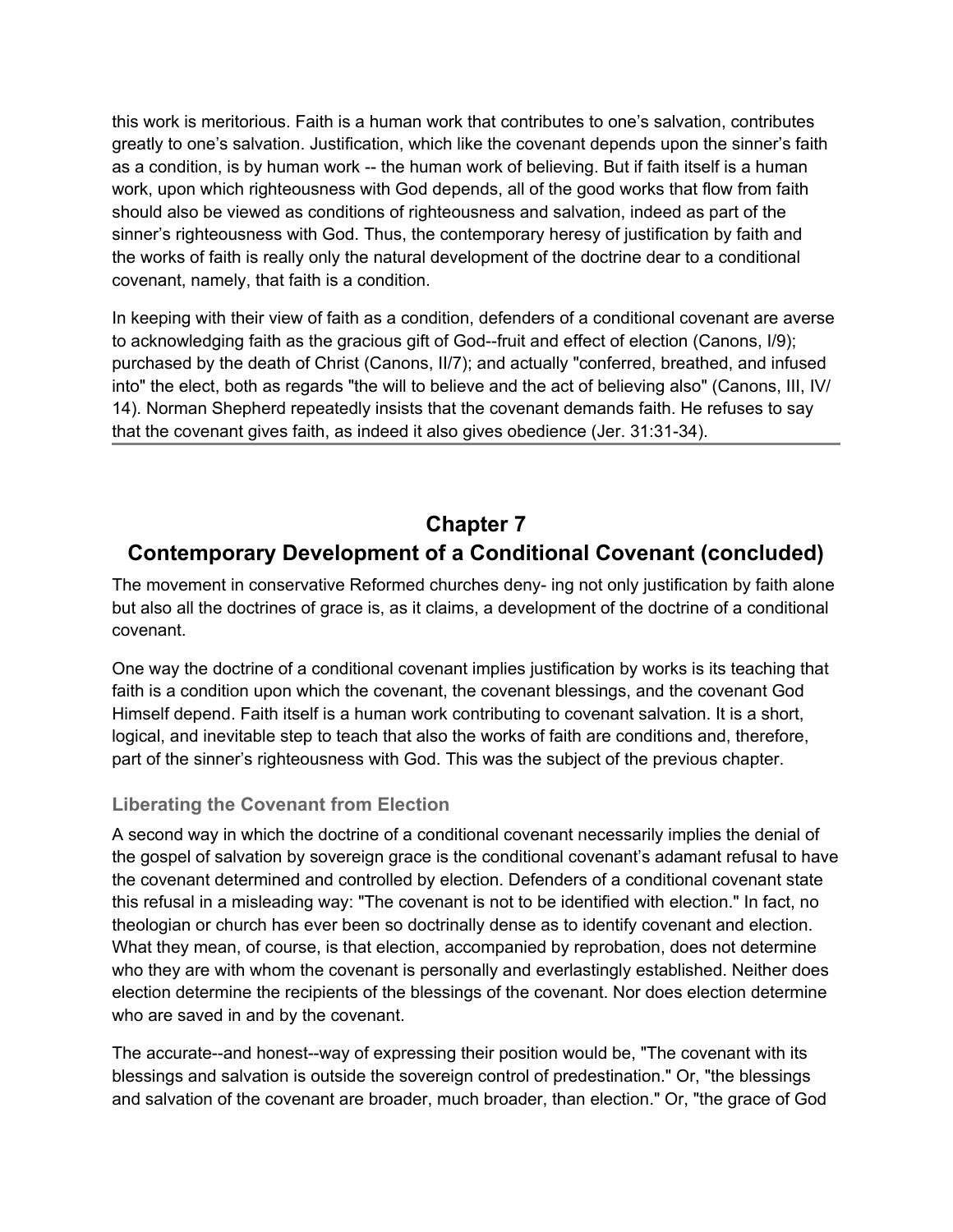in the covenant is universal, whereas the grace of election is particular."

The question that the liberators of the covenant from election never answer is, "Whose will then does control and determine the covenant?"

A covenant liberated from election necessarily extends the covenant grace of God in Christ to many more than those only who are finally saved by this grace, posits a death of Christ for many members of the covenant who perish in the end, and allows for the falling away of many who were once united to Christ by covenant grace. These implications of the doctrine of a conditional covenant are boldly proclaimed today as a new orthodoxy for Reformed churches.

That the covenant is determined by election is the apostle's teaching in Galatians 3:16, 29:

Now to Abraham and his seed were the promises made. He saith not, And to seeds, as of many; but as of one. And to thy seed, which is Christ.

And if ye be Christ's, then are ye Abraham's seed, and heirs according to the promise.

God established His covenant by promise with Christ personally, who is the elect, and in Him with those who are Christ's, that is, all those whom the Father gave to Christ in the decree of election (John 17:6ff.).

On this biblical basis, to the utter confounding of all the Presbyterians who join in the hue-andcry that "the covenant is not to be identified with election" the Westminster Larger Catechism declares that "the covenant of grace was made with Christ as the second Adam, and in him with all the elect as his seed" (Q. and A. 31). This is clear. This is decisive. This is the truth. And this is authoritative for all Presbyterian officebearers.

Christ is the head of the covenant of grace, as the comparison between Adam and Christ in Romans 5:12ff. implies. "Wherefore, as by one man sin entered into the world, and death by sin; and so death passed upon all men, for that all have sinned.... Therefore as by the offence of one judgment came upon all men to condemnation; even so by the righteousness of one the free gift came upon all men unto justification of life" (Rom. 5:12, 18). If Christ is the head of the covenant, then the establishment of the covenant, the blessings of the covenant, and the salvation of the covenant are determined by election.

It is precisely the point of the apostle in Romans 9:6ff. that God's covenant salvation in the Old Testament had its source in, and was determined by, God's election. God's covenant mercy was particular: "I will have mercy on whom I will have mercy" (v. 15). It was freely bestowed only on the children of the promise, who alone were counted by God for the seed of Abraham: "The children of the promise are counted for the seed" (v. 8). And the children of the promise, that is, those descendants of Abraham to whom alone the promise was given and who were begotten spiritually by the power of the promise, were determined by election (vv. 10-18).

Whenever in the history of the church the gospel of grace has been corrupted, the cause has been fear or hatred of sovereign, particular, gracious election.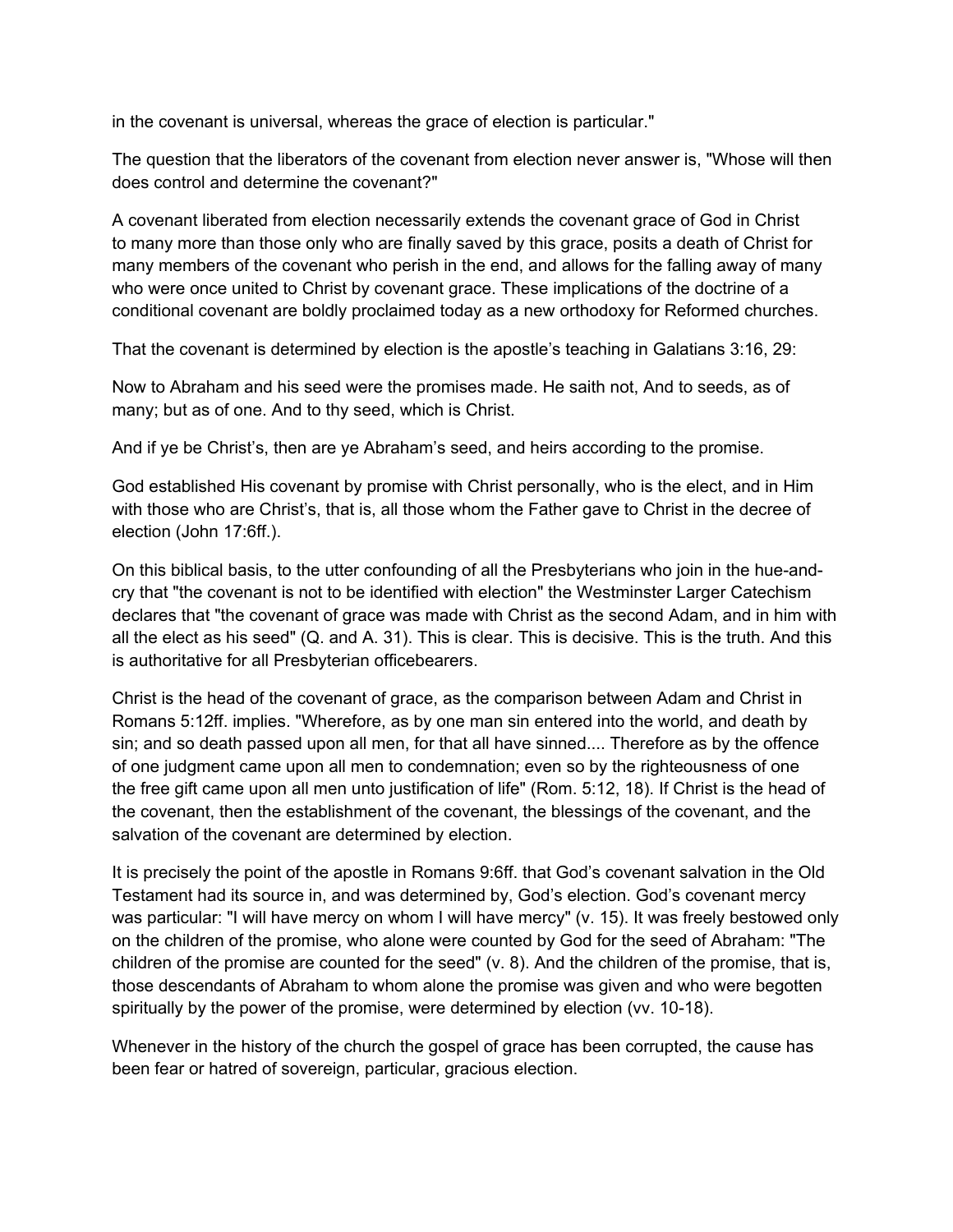## **A Universal, Ineffectual Promise**

The third way in which the doctrine of a conditional covenant implies universal, conditional grace, and thus is responsible for the destruction of the gospel of grace that is underway in conservative Reformed circles today, is its teaching of a universal, conditional promise. According to the conditional covenant, God directs His gracious covenant promise to all baptized persons alike, if not to all who hear the preaching of the gospel. The meaning is not merely that all hear the promise. But God on His part promises to every baptized person alike that He will be his God, that He incorporates him into Christ and the covenant, and that He will save him.

United Reformed minister John Barach spoke for the movement and, in reality, for those who hold a conditional covenant when he said that baptism is God's promise to every baptized person that he is an elect (Christian Renewal, Feb. 12, 2001, p. 17; June 2001, p. 5).

This covenant promise is grace. Given to all, it is grace to all.

But the gracious covenant promise depends for its fulfillment upon the condition of faith. Depending as it does upon the condition of faith, and even upon the works of faith, the gracious promise of the covenant fails of fulfillment in multitudes of instances.

The source of Norman Shepherd's total reconstruction, and complete destruction, of creedal Calvinism, indeed historic Protestantism, is his covenant doctrine. The heart of his covenant doctrine is the teaching that the covenant consists of two parts, a gracious promise and the condition of faith. The gracious promise, made to many more than only those who are finally saved, is God's part. The condition of believing is man's part. Man's part is not of grace. And upon man's doing his part, God's part depends.

No one can examine this doctrine in the light of the Canons of Dordt and come to any other conclusion than that the doctrine is Arminianism applied to the covenant.

This aspect of the conditional covenant, namely, a general promise that depends on the condition of faith, the apostle denies in Romans 9:6ff. The perishing of many Israelites in the Old Testament and the perishing of many baptized members of the visible church today do not indicate that "the word of God hath taken none effect." The word of God is the covenant promise. This promise was not given to every Israelite. It is not given today to everyone who hears the gospel, or who is baptized. The covenant word of promise concerns, and is directed to, "Israel," that is, the true covenant people of God according to election. Though heard by them, and rejected, the covenant word of promise does not concern, nor is it directed by God to, those who are only "of Israel," that is, the reprobate who live in the sphere of the covenant.

The covenant promise did not fail, though many physical children of Abraham went lost in unbelief.

The gracious covenant promise is particular and unconditional. As such, and only as such, it is effectual. It establishes the covenant. It maintains the covenant. It begets its own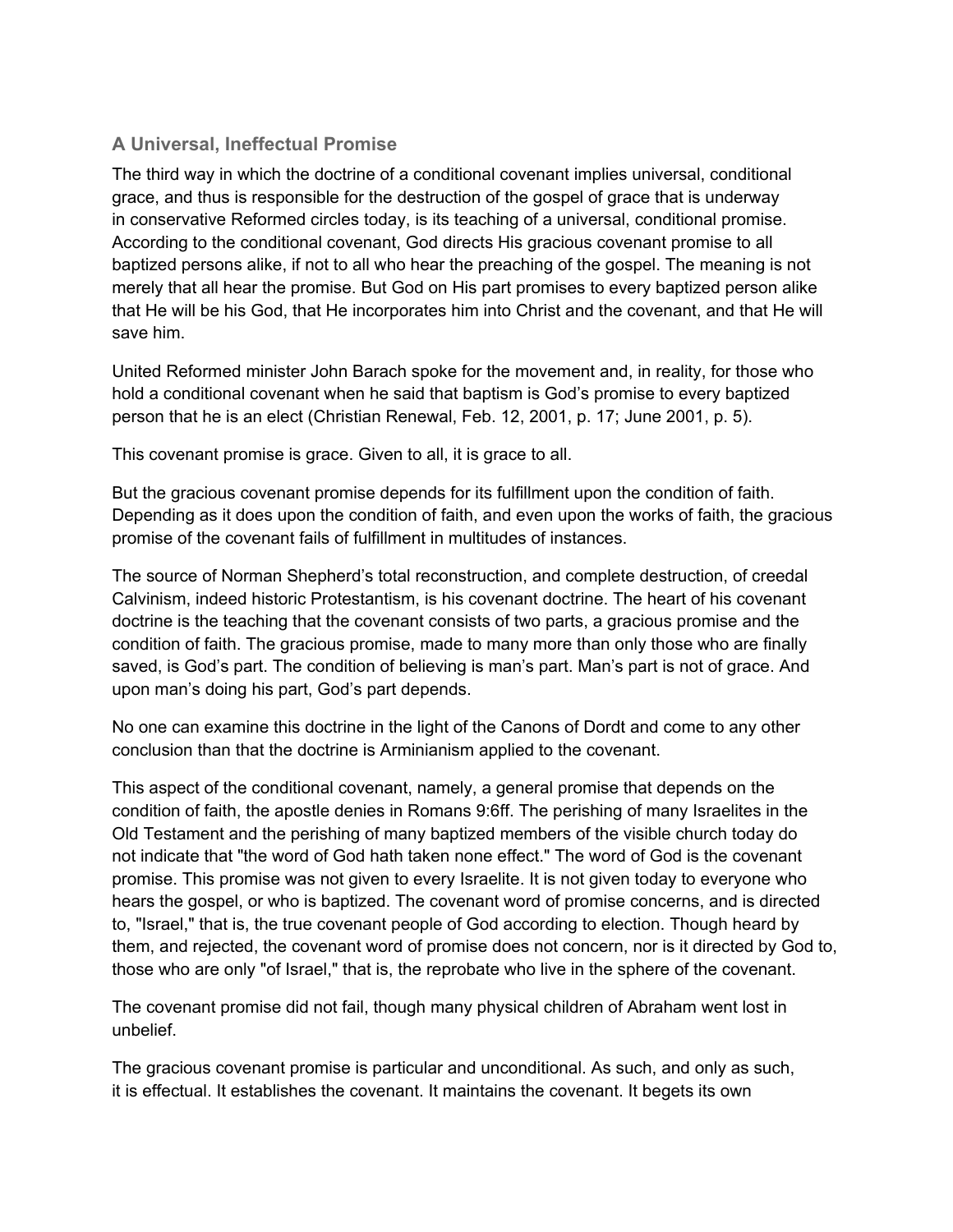<span id="page-29-0"></span>children: "children of the promise." It works faith in its children by (not: because of) which it can bestow, and the children can embrace, Christ and all the blessings of the covenant. It bestows the blessings of the covenant. And it saves every member of the covenant.

The gracious, almighty covenant promise, that is, the Word of God, does all these things in the power of the Holy Spirit.

The covenant promise depends upon nothing in the covenant people.

But the covenant people depend upon the covenant promise.

A general, conditional covenant promise, on the other hand, is ineffectual. It is weak. It is as weak as the sinner upon whom it depends. It cannot establish the covenant with a man, or, if it does, it cannot maintain the covenant. It cannot bestow the blessings of the covenant upon a man, or, if it does, it cannot assure their continuance. It cannot save the members of the covenant, or, if it does begin to save, it cannot preserve them in salvation. A gracious covenant promise that is general and conditional is quite "un-sovereign." Contemporary defenders of a conditional covenant are making this very clear.

What this doctrine of universal, conditional, losable grace in the (breakable) covenant does to the assurance of salvation is dreadful. It destroys all assurance. Are you object of the gracious promise of God today? No matter; tomorrow, you may be object of His just curse. Are you in living communion with Christ as a baptized member of the church today? It means nothing; tomorrow, you may be cut off. Are you elect today? Never mind; tomorrow, you may be reprobate.

A universal, conditional promise means the loss of all comfort.

# **Chapter 8 Defense of the Faith**

The contemporary movement in reputedly conservative Reformed and Presbyterian churches denying justifica- tion by faith alone and attacking all the doctrines of grace is logical development of the theory of a conditional covenant. Therefore, it cannot be opposed, not effectively, except by the repudiation of a conditional covenant.

There are theologians who are condemning the movement, although they are few. The silence of most Reformed theologians and churches -- silence in the face of one of the gravest threats to the gospel of grace since Dordt! -- is deafening. But the theologians who do speak out mostly limit themselves to the error of denying justification by faith alone. They do not get to the root of the evil. They cannot. With the rare exception, they are themselves committed to a conditional covenant.

One of two things will happen.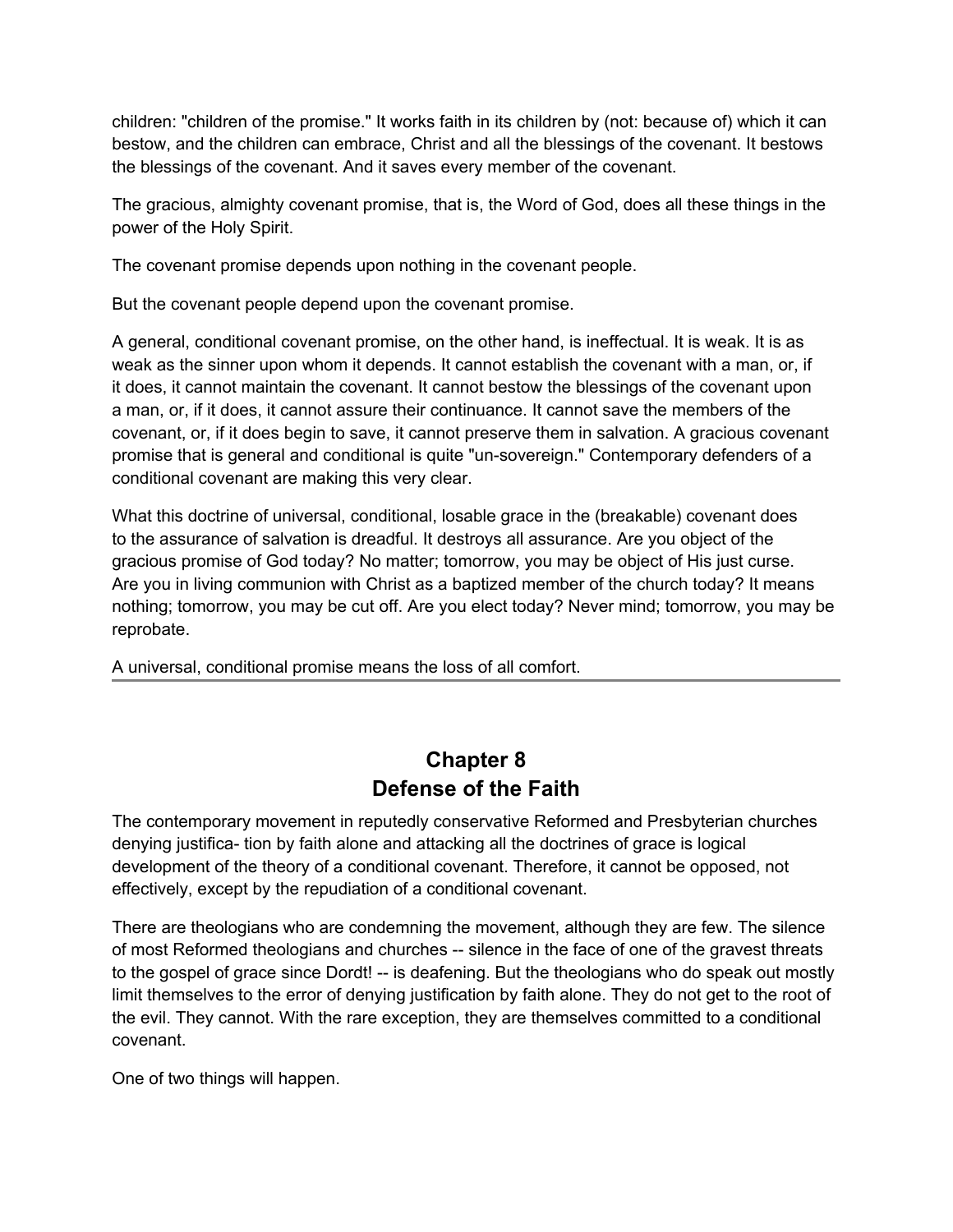The theologians and the churches may reexamine their confession of a conditional covenant. Pray God this is the outcome! Then, Reformed theologians and churches will at last seriously confront these questions: Is the covenant conditional, that is, dependent on what the sinner does? Is the promise of the covenant directed in grace to all alike, depending for its realization on the sinner? Is the covenant independent of election? Is the covenant breakable in the sense that God establishes it with a man by gracious promise so that he has the life and benefits of the covenant in his heart, but because of unbelief and disobedience loses the covenant in the end?

If the Reformed churches face these questions, they will also be led to consider whether the covenant is not a warm, living relation of love, rather than a cold contract; whether the covenant in Scripture is not itself the highest good -- the very blessedness of salvation--rather than a mere means to some other end; and whether Christ is not the head of the covenant of grace.

Or, the outcome of the present development of a conditional covenant will be that Reformed and Presbyterian churches succumb to the heretical movement, whether by tolerating the heresy or adopting it.

There are reasons to fear that this will be the outcome. For one thing, the reputedly conservative Reformed and Presbyterian churches refuse to discipline the officebearers who are publicly promoting the heresy by writing, by lectures, by conference, and by preaching. An outstanding instance of this refusal to discipline was the action of the Orthodox Presbyterian Church at its general assembly in 2003 overturning the discipline of an elder who had taught justification by faith and works in the public worship services of a congregation (see New Horizons in the Orthodox Presbyterian Church, August-September 2003, pp. 20, 21).

Another reason for fearing that the Reformed and Presbyterian churches will succumb to the heresy of a doctrine of justification by faith and works rooted in a conditional covenant is that some of their seminaries are fountainheads of the new departure from the gospel of grace. One of them has been a fountainhead of this grievous error for the past thirty or more years. All this while, it has been pouring pastors who teach the false doctrine of justification by faith and works into the churches it serves. (See Mark W. Karlberg, "The Changing of the Guard: Westminister Theological Seminary in Philadelphia," The Trinity Foundation, 2001.)

It is the peculiar calling and privilege of the Protestant Reformed Churches at this crucial hour in the history of the Reformed churches to defend the gospel of sovereign grace by proclaiming and defending the truth of the unconditional covenant. In the unique history of these churches, God has led them to a clear understanding and heartfelt embrace of the unconditional covenant. It may be that some will now hear the witness of the Protestant Reformed Churches to the unconditional covenant. Who knows, as Mordecai asked of Esther, whether they are "come to the kingdom for such a time as this"?

In this witness to the truth of the unconditional covenant, the Protestant Reformed Theological Seminary has an important role. It prepares ministers of the gospel to resist the contemporary assault on sovereign grace. It instructs ministers in the truth of the unconditional covenant. It trains men both to teach the unconditional covenant and to warn against the doctrine of a conditional covenant. It sends out pastors who teach believers and their children that God is